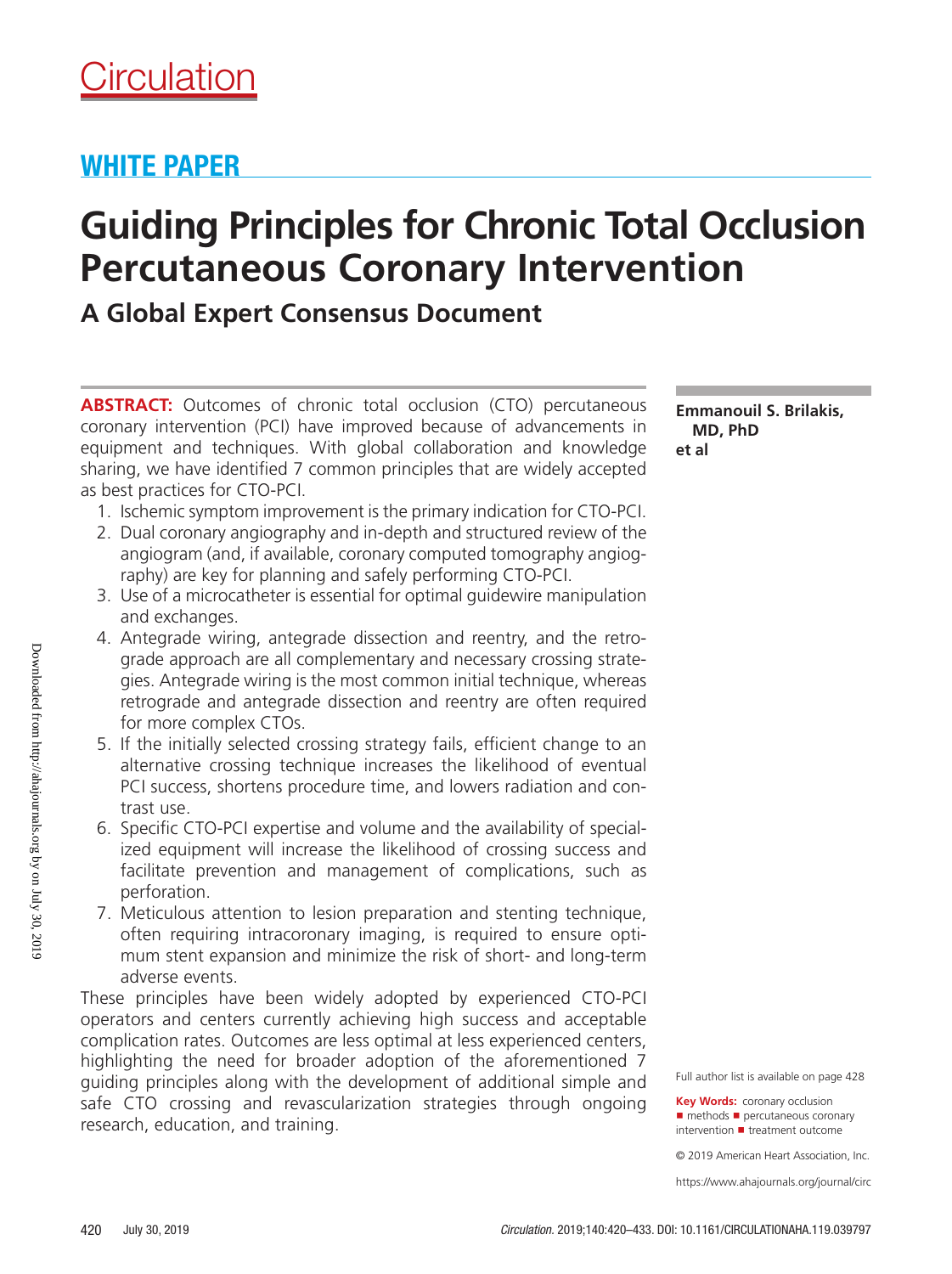**C**hronic total occlusions (CTOs) are completely occluded coronary arteries with Thrombolysis In Myocardial Infarction 0 flow with an estimated duration of at least 3 months. In recent years, the success rates of CTO percutaneous coronary intervention (PCI) have substantially improved, in concert with the maturation and refinement of the key indications, equipment, and techniques for recanalization of occluded coronary arteries. Global collaboration and sharing of knowledge and techniques have led to the emergence of 7 key principles for the performance of CTO-PCI that can help training, clinical practice, and education in this field (Table 1).

This document was conceived during CTO-PCI meetings in 2018 (CTO Summit, Multi-Level CTO, and Euro-CTO). An initial document draft was created by a group of CTO-PCI experts from North America, Europe, and Japan. A total of 113 CTO-PCI experts from 56 counties were invited to participate, of whom 101 from 50 countries provided comments and approved the final document.

#### **SYMPTOM IMPROVEMENT IS THE PRIMARY INDICATION FOR CTO-PCI**

Two published randomized, controlled clinical trials<sup>1,2</sup> and several observational studies<sup>3</sup> have reported symptom improvement after successful CTO-PCI. The EuroCTO multicenter trial (A Randomized Multicentre Trial to Evaluate the Utilization of Revascularization or Optimal Medical Therapy for the Treatment of Chronic Total Coronary Occlusions) randomly assigned 396 patients to CTO-PCI versus optimal medical therapy alone. At 12 months, in comparison with patients randomly assigned to medical therapy only, patients randomly assigned to CTO-PCI had greater improvement in angina frequency (subscale change difference, 5.23; 95% CI, 1.75–8.71;

**Table 1. Key Principles on the Indications and Technique of Chronic Total Occlusion Percutaneous Coronary Intervention**

|                | The principal indication for CTO-PCI is to improve symptoms.                                                                                                              |
|----------------|---------------------------------------------------------------------------------------------------------------------------------------------------------------------------|
| $\mathcal{P}$  | Dual coronary angiography and thorough, structured<br>angiographic review should be performed in every case.                                                              |
| 3              | Use of a microcatheter is essential for quidewire support.                                                                                                                |
| $\overline{4}$ | There are 4 CTO crossing strategies: antegrade wire escalation,<br>antegrade dissection/reentry, retrograde wire escalation, and<br>retrograde dissection/reentry.        |
| 5              | Change of equipment and technique increases the likelihood of<br>success and improves the efficiency of the procedure.                                                    |
| 6              | Centers and physicians performing CTO-PCI should have the<br>necessary equipment, expertise, and experience to optimize<br>success and minimize and manage complications. |
| 7              | Every effort should be made to optimize stent deployment in<br>CTO PCI, including the frequent use of intravascular imaging.                                              |

CTO indicates chronic total occlusion; and PCI, percutaneous coronary intervention.

*P*=0.003) and quality of life (subscale change difference, 6.62; 95% CI, 1.78–11.46; *P*=0.007), as assessed with the Seattle Angina Questionnaire.1 The single-center IMPACTOR-CTO trial (Impact on Inducible Myocardial Ischemia of Percutaneous Coronary Intervention versus Optimal Medical Therapy in Patients with Right Coronary Artery Chronic Total Occlusion) randomly assigned 94 patients with isolated right coronary artery CTO to CTO-PCI versus optimal medical therapy alone. $2$  At 12 months, in comparison with optimal medical therapy, patients undergoing CTO-PCI had a significant reduction in ischemic burden and improvement in 6-minute walk distance and quality of life as assessed by the Short Form-36 Health Survey. Such symptomatic improvement confirms results from multiple observational studies and meta-analyses.<sup>4-6</sup> Interpretation of randomized CTO-PCI trials should take into consideration selection bias, because the most symptomatic patients were less likely to be enrolled, and crossover between arms. For example, no symptomatic benefits were observed in a third randomized trial, DECISION CTO (Drug-Eluting Stent Implantation Versus Optimal Medical Treatment in Patients With Chronic Total Occlusion).7 However this study enrolled patients with minimal symptoms, and crossover rates were high in both treatment arms, moving the outcomes toward the null. In addition, no sham-controlled trial has yet been performed, leaving the possibility that some of the observed benefit of CTO-PCI is mediated by the placebo effect. One such trial is underway, the SHINE-CTO trial (Sham-controlled Intervention to Improve QOL in CTOs; NCT02784418).

In observational studies, CTO-PCI relieved regional ischemia and has been associated with improved exercise capacity, increased anaerobic threshold,<sup>8</sup> and improvement in depression.9 Viable myocardium supplied by a CTO is a persistently ischemic zone.10,11 It remains undetermined whether CTO-PCI improves other cardiovascular outcomes, such as left ventricular ejection fraction, risk for arrhythmias, and mortality. Both regional and global left ventricular function improved after successful CTO-PCI in several carefully performed observational studies<sup>12</sup> using paired cardiac magnetic resonance imaging in patients with demonstrable viability or baseline dysfunction,<sup>13</sup> but not in 2 randomized, controlled trials.<sup>14,15</sup> These randomized studies, however, were performed in patients with normal mean left ventricular ejection fraction and did not examine the presence of viable dysfunctional myocardium at baseline, nor did they assess exercise-induced changes in left ventricular function. In patients with ischemic cardiomyopathy with reduced ejection fraction, the presence of ischemia and viability in the myocardium supplied by the CTO vessel should be confirmed before considering CTO revascularization. Patients with coronary CTOs who received an implantable cardioverter defibrillator for primary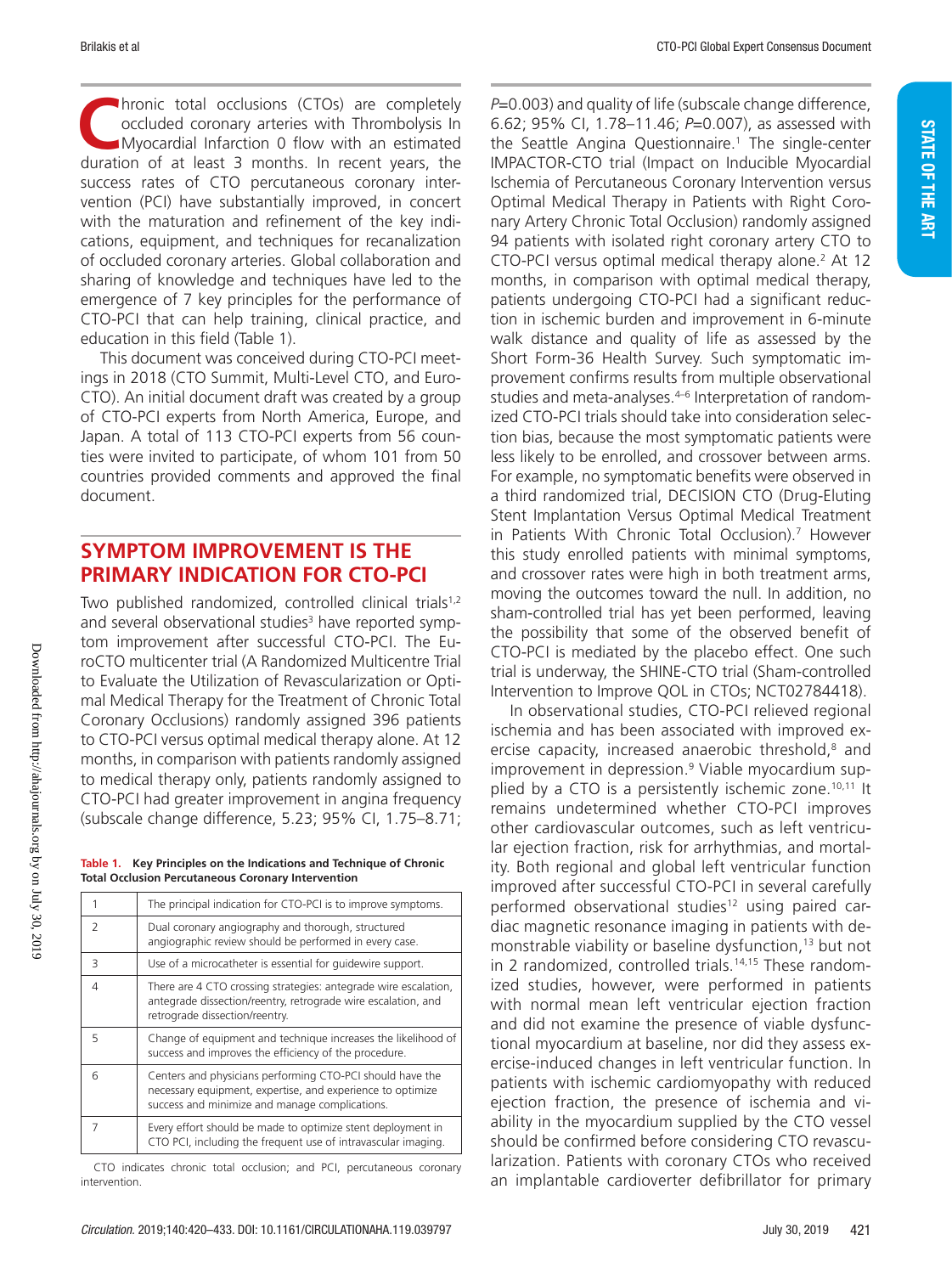or secondary prevention had a higher risk for ventricular arrhythmias than patients with nonocclusive coronary artery disease.<sup>16,17</sup> and a higher frequency of recurrent ventricular tachycardia after ablation<sup>18</sup>; there have been no randomized studies, however, examining whether CTO-PCI reduces the risk for subsequent arrhythmias. In observational studies, patients presenting with ST-segment–elevation acute myocardial infarction and a CTO in a nonculprit coronary artery had higher risk for developing cardiogenic shock and higher mortality.19

In several observational studies of successful versus failed CTO-PCI, patients with successful procedures had lower mortality than those who had unsuccessful procedures, but observational studies are subject to bias.4,20 Observational studies have also demonstrated a lower incidence of major adverse cardiac events with CTO-PCI<sup>21,22</sup> in comparison with medical therapy alone, even among patients with well-developed collateral circulation.23 Although CTO-PCI may improve hard outcomes, especially in patients with large ischemic burden (eg, ischemia of >10% of the myocardium) in whom complete revascularization is achieved, $24,25$  this hypothesis will require confirmation in well-designed, prospective, randomized, controlled clinical trials, such as the ongoing ISCHEMIA-CTO trial (Nordic and Spanish Randomized Trial on the Effect of Revascularization or Optimal Medical Therapy of Chronic Total Coronary Occlusions With Myocardial Ischemia; NCT03563417) and the NOBLE-CTO study (Nordic-Baltic Randomized Registry Study for Evaluation of PCI in Chronic Total Coronary Occlusion; NCT03392415).

In the 2011 American College of Cardiology/American Heart Association PCI guidelines, CTO-PCI carries a class IIA/level of evidence B recommendation: "PCI of a CTO in patients with appropriate clinical indications and suitable anatomy is reasonable when performed by operators with appropriate expertise."<sup>26</sup> The 2018 European Society of Cardiology/European Association of Cardiothoracic Surgery guidelines on myocardial revascularization CTO-PCI carries a class IIA/level of evidence B recommendation: "Percutaneous recanalization of CTOs should be considered in patients with angina resistant to medical therapy or with large area of documented ischemia in the territory of the occluded vessel."27 In summary, improving patient symptoms caused by myocardial ischemia (angina, exertional dyspnea, and sometimes fatigue) despite optimal medical therapy remains the only benefit of CTO-PCI that has been demonstrated in randomized, controlled trials and should therefore currently be the primary indication for offering this procedure to patients. An office-based risk/benefit conversation with prospective patients undergoing CTO-PCI is strongly encouraged to provide realistic expectations before the procedure.

## **DUAL ANGIOGRAPHY AND DETAILED, STRUCTURED ANGIOGRAPHIC REVIEW**

The simplest, yet most powerful technique for improving technical success and reducing complications of CTO-PCI is the performance of high-quality, simultaneous dual coronary angiography. The use of 2 catheters and pressure-monitoring systems adds little time and cost to the procedure. Dual coronary angiography allows better visualization and understanding of CTO anatomy and is pivotal in estimating the complexity of the lesion and the likelihood of success. Moreover, it improves procedural safety by elucidating the guidewire location during crossing attempts and facilitating the management of periprocedural complications, such as perforation. CTO-PCI with a single guide can be performed in selected cases with collateral circulation exclusively coming from ipsilateral vessels, for example, in CTOs located in a left dominant system.<sup>28</sup> In the latter scenario, selective contrast injection in the collateral donor branch through a microcatheter can be performed to reduce contrast administration and to avoid propagation of antegrade dissection zones. The ping-pong technique, ie, the use of 2 catheters in the left main coronary artery, will allow for easier guidewire and microcatheter management, especially when using a retrograde approach.

Before the procedure, a detailed review and analysis of the angiogram and, if available, coronary computed tomography angiography (CCTA) is essential for creating a primary and secondary procedural plan and assessing the risk/benefit ratio of the procedure. To allow adequate time for procedural planning and preparation and for proper counseling of patients, ad hoc CTO-PCI is discouraged in most cases. CTO-PCI preplanning can also help minimize contrast and radiation dose, reduce patient and operator fatigue, allow additional evaluation (such as myocardial viability) to be performed, and enable detailed discussion with the patient about all the aspects of the CTO-PCI procedure.

CTO anatomy will dictate the most likely successful and safest crossing strategies. Angiographic review of the CTO anatomy focuses on 4 characteristics (Figure 1): (1) proximal cap morphology; (2) occlusion length, course, and composition (eg, calcium); (3) quality of the distal vessel; and (4) characteristics of the collateral circulation.<sup>29,30</sup> Moreover, non-CTO lesions are reviewed, because assessing intermediate left main or other lesions may change clinical decision making leading to alternative revascularization strategies, such as coronary artery bypass graft surgery or pre–CTO-PCI stenting of a donor artery.

#### **Proximal Cap Morphology**

Determining the location and morphology of the proximal cap is critical for selecting an optimal approach to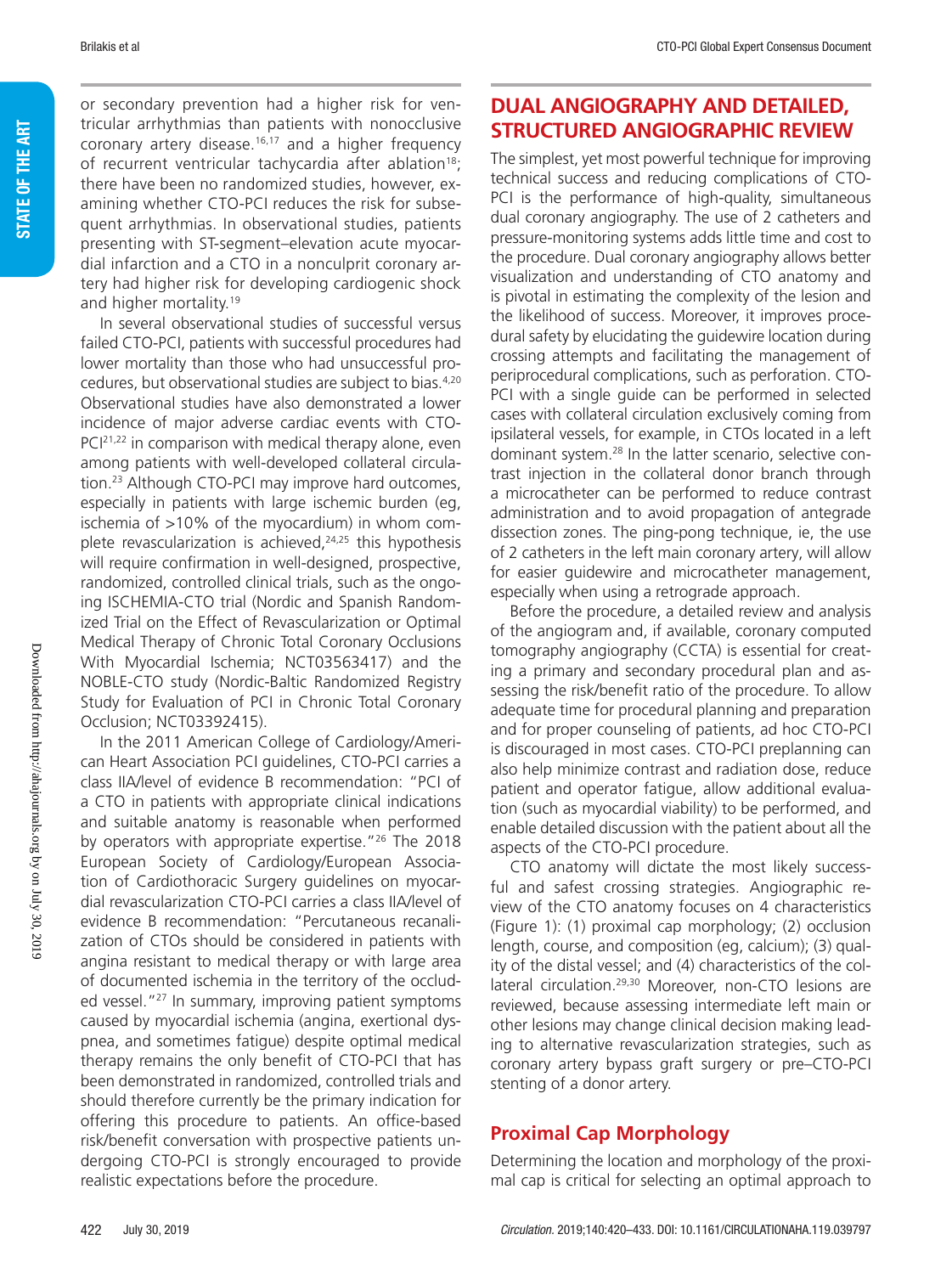

**Figure 1. The 4 key angiographic parameters that need to be assessed to plan chronic total occlusion percutaneous coronary intervention.**

Reproduced from Brilakis<sup>30</sup> with permission. Copyright © 2017, Elsevier.

CTO-PCI. Attempts to cross ambiguous proximal caps may lead to perforation. Additional angiographic projections using dual injection, selective contrast injection through a microcatheter located near the proximal cap, use of intravascular ultrasound, $31$  or preprocedural or real-time CCTA coregistration<sup>32</sup> may help clarify the location of the proximal cap. $33$  If proximal cap ambiguity cannot be resolved, a retrograde approach is often recommended as primary strategy.

## **Lesion Length, Course, and Composition**

Lesion length is often overestimated with antegradeonly injections because of underfilling and poor opacification of the distal vessel, from competing antegrade and retrograde coronary flow, leaving uncertainty about the location and morphology of the distal cap. Dual injection or preprocedural CCTA<sup>34</sup> allows more accurate estimation of CTO length and the distal cap anatomy. Severe calcification and tortuosity of the occluded segment can hinder CTO crossing and increase the likelihood of subadventitial guidewire entry. Advancing a knuckled (J-shaped) guidewire or changing to the retrograde approach is often preferred when the vessel course is unclear or highly tortuous,<sup>35</sup> because such a J-shaped or knuckled wire allows advancement within the vessel architecture with a low risk of perforation.<sup>36</sup>

## **Distal Vessel**

A distal vessel of large caliber (>2.0 mm) that fills well does not have significant disease and is free from major branches facilitates CTO recanalization. Conversely, small, diffusely diseased distal vessels are more challenging to recanalize, especially after subintimal guidewire entry. In some cases, however, distal vessels are small because of hypoperfusion, leading to negative remodeling, and will increase in size after recanalization.37 Distal CTO caps in native coronary artery CTOs are more likely to be calcified and resistant to guidewire penetration in patients with previous coronary artery bypass grafting. Moreover, distal vessel calcification may hinder wire reentry in case of subintimal guidewire entry.

## **Collateral Circulation**

Evaluation of the collateral circulation is critical for determining the feasibility of the retrograde approach.<sup>38</sup> High-quality angiography (ideally obtained during breath hold and without panning), allowing complete opacification of collateral vessels and obtained in optimal angiographic projections, should therefore be encouraged as part of the routine diagnostic studies when a CTO is found. Retrograde access to the distal vessel can be obtained via septal collaterals, epicardial collaterals, or (patent or occluded) coronary bypass grafts. When assessing collateral channels, it is important to consider size, tortuosity, bifurcations, angle of entry to and exit from the collateral, and distance from the collateral exit to the distal cap. The most important predictor of successful guidewire and device crossing is lack of tortuosity, followed by size.<sup>39</sup> The size of the collaterals is often assessed by using the Werner classification (CC0, no continuous connection; CC1, threadlike connection; and CC2, side branch-like connection).<sup>10</sup> Crossing invisible septal collateral channels is often possible with the surfing technique, letting the wire find the path of least resistance.<sup>40</sup> It is helpful to carefully study previous angiograms for multiple potential collateral pathways, because the predominant collateral may change over the time before the procedure or during the course of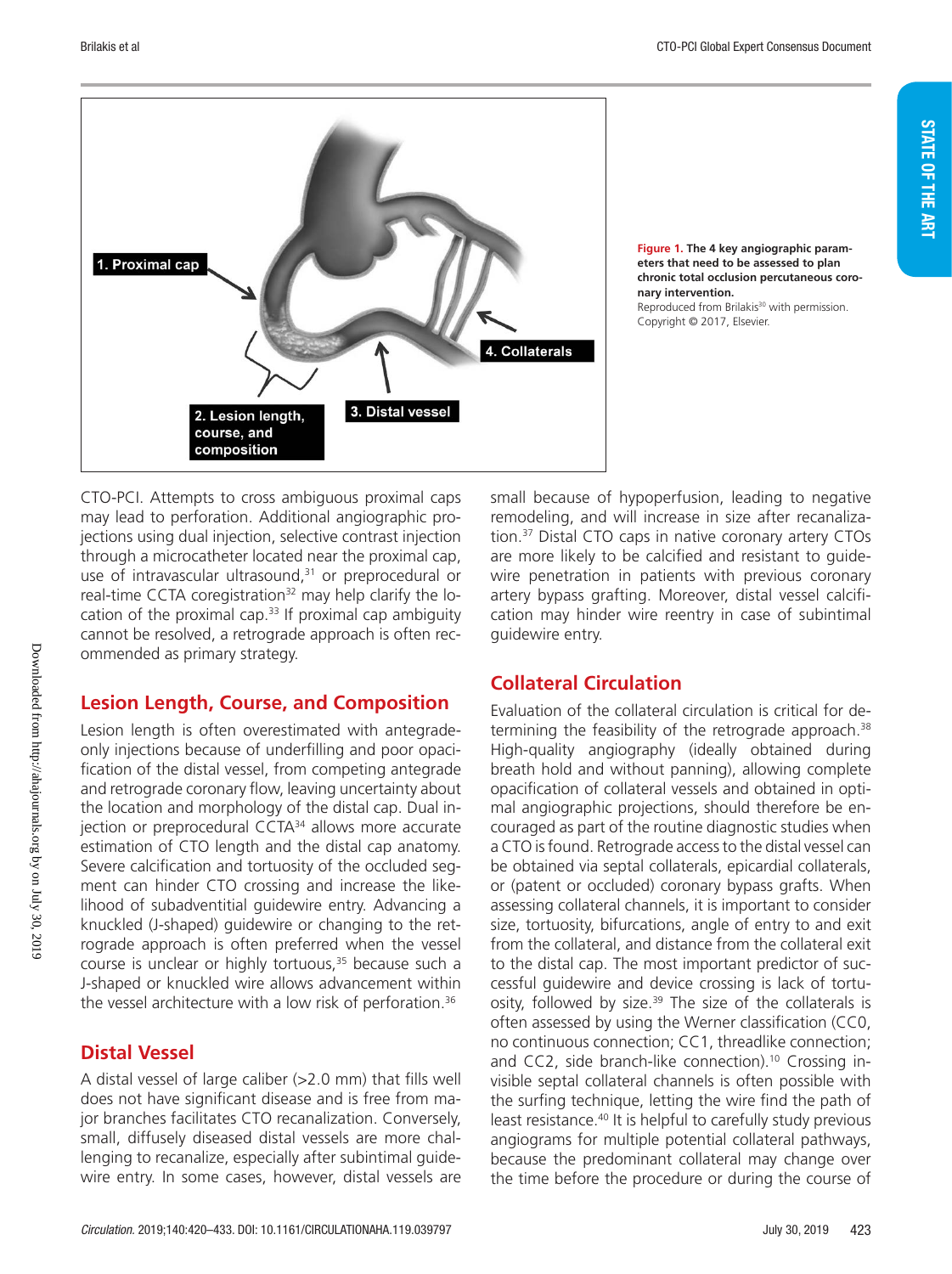PCI (shifting collaterals). Previously visualized collaterals that disappear at the time of the procedure may still be crossable. Whenever required, and after ensuring adequate backflow to prevent barotrauma, selective contrast tip injections through the microcatheter can be safely performed to outline collateral anatomy. Patent bypass grafts represent an ideal retrograde conduit because of the absence of side branches, predictable course, and large caliber. Even occluded grafts can be used as retrograde pathways. However, in case of collateral circulation originating from the left anterior descending artery, that is supplied by a mammary artery, access via the internal mammary artery graft increases the risk of global ischemia and should be avoided whenever possible.<sup>41</sup>

Septal collaterals are typically safer and easier to navigate using very soft tip and polymer-jacketed guidewires in comparison with epicardial collaterals.42,43 In contrast to epicardial collaterals, septal collaterals can be safely dilated with small balloons to facilitate microcatheter or device crossing if required. The donor vessel proximal to the collateral origin, and collateral dominance (ie, presence of a single large visible collateral), should also be assessed during retrograde procedures to determine the risk for ischemia during retrograde crossing attempts. Careful review of collaterals before the procedure can reduce contrast and radiation dose, and the duration of the procedure. In cases where the collateral anatomy is unclear or ambiguous, it can be helpful to perform selective injection of contrast into the collateral through the center lumen of a microcatheter placed into the collateral by using a 2- to 3-mL syringe. Furthermore, in cases where unfavorable noninterventional epicardial collaterals provide the dominant blood flow to the CTO, it can be useful to balloon occlude the epicardial collateral for 2 to 4 minutes to see if more favorable interventional collaterals can be recruited and identified for attempts at retrograde crossing.

#### **CTO Scores**

Angiographic and clinical characteristics, such as previous CTO-PCI failure<sup>44</sup> and previous coronary artery bypass grafting,<sup>45</sup> have been combined to create scores for estimating the difficulty and hazard of a specific CTO-PCI in various patient populations. The first and most commonly used CTO-PCI score is the J-CTO score (Multicenter CTO Registry of Japan), developed to estimate the likelihood of successful antegrade guidewire crossing within 30 minutes based on 5 criteria (at least 1 bend of >45° in the CTO entry or CTO body, occlusion length >20 mm, calcification, blunt proximal stump, and previously failed attempt).<sup>46</sup> The J-CTO score has been validated in other CTO-PCI cohorts<sup>44</sup> and is also associated with 1-year clinical outcomes.47 Other scores

include the PROGRESS-CTO score,<sup>48</sup> the RECHARGE (Registry of Crossboss and Hybrid Procedures in France, the Netherlands, Belgium and United Kingdom) registry score,<sup>49</sup> the CL-score (Clinical and Lesion related score),<sup>50</sup> the ORA (ostial location, collateral filling of Rentrop <2, age  $>75$ ) score,<sup>51</sup> the Ellis et al<sup>52</sup> score, the weighted angiographic scoring model (W-CTO score), $53$  and the CASTLE (coronary artery bypass grafting history, age [≥70 years], stump anatomy [blunt or invisible], tortuosity degree [severe or unseen], length of occlusion [≥20 mm], and extent of calcification [severe]) score.<sup>54</sup> There are also CCTA-based scores, such as the CT-RECTOR multicenter registry (Computed Tomography Registry of Chronic Total Occlusion Revascularization) score<sup>55</sup> and the Korean Multicenter CTO CT Registry Score.<sup>56</sup> Various scores have similar predictive capacity for technical success and are more accurate in antegrade-only cases.<sup>57</sup> The risk of complications can be assessed by using the Progress-CTO complications score that uses 3 variables (age ≥65 years, lesion length >23 mm, and use of the retrograde approach) to stratify patients for the risk of periprocedural complications.<sup>58</sup>

In general, each score is only applicable to the population from which it was derived and validated. Calculating ≥1 scores can promote detailed review of the angiogram and facilitate decision making. For example, medical therapy may be preferred over CTO-PCI in mildly symptomatic patients with highly complex occlusions. Complex CTOs (such as those with J-CTO score ≥2) are more likely to require dissection reentry and retrograde crossing techniques and should be performed by experienced operators.

## **USE OF A MICROCATHETER FOR GUIDEWIRE MANIPULATION**

A microcatheter should be routinely used for supporting the coronary guidewire and allowing rapid guidewire switching during both antegrade and retrograde wire manipulation. Microcatheters improve the precision of both rotational and longitudinal guidewire movements both in fluid (blood-filled vessels) and in tissue (the occlusion itself) and allow the penetration force of the wire to be dynamically altered by changing the distance between the tip of the guidewire and the microcatheter, with guidewires becoming stiffer when the microcatheter is positioned close to the guidewire tip. Microcatheters also allow rapid guidewire tip reshaping or exchange, while preserving previous guidewire crossing or advancement achieved. Microcatheters inherently dilate retrograde collateral channels and protect them from wire-induced trauma. Microcatheters can also be used to deliver contrast either for visualization or to accomplish the Carlino technique (intralesional injection of 1–2 mL of contrast to elucidate microcatheter posi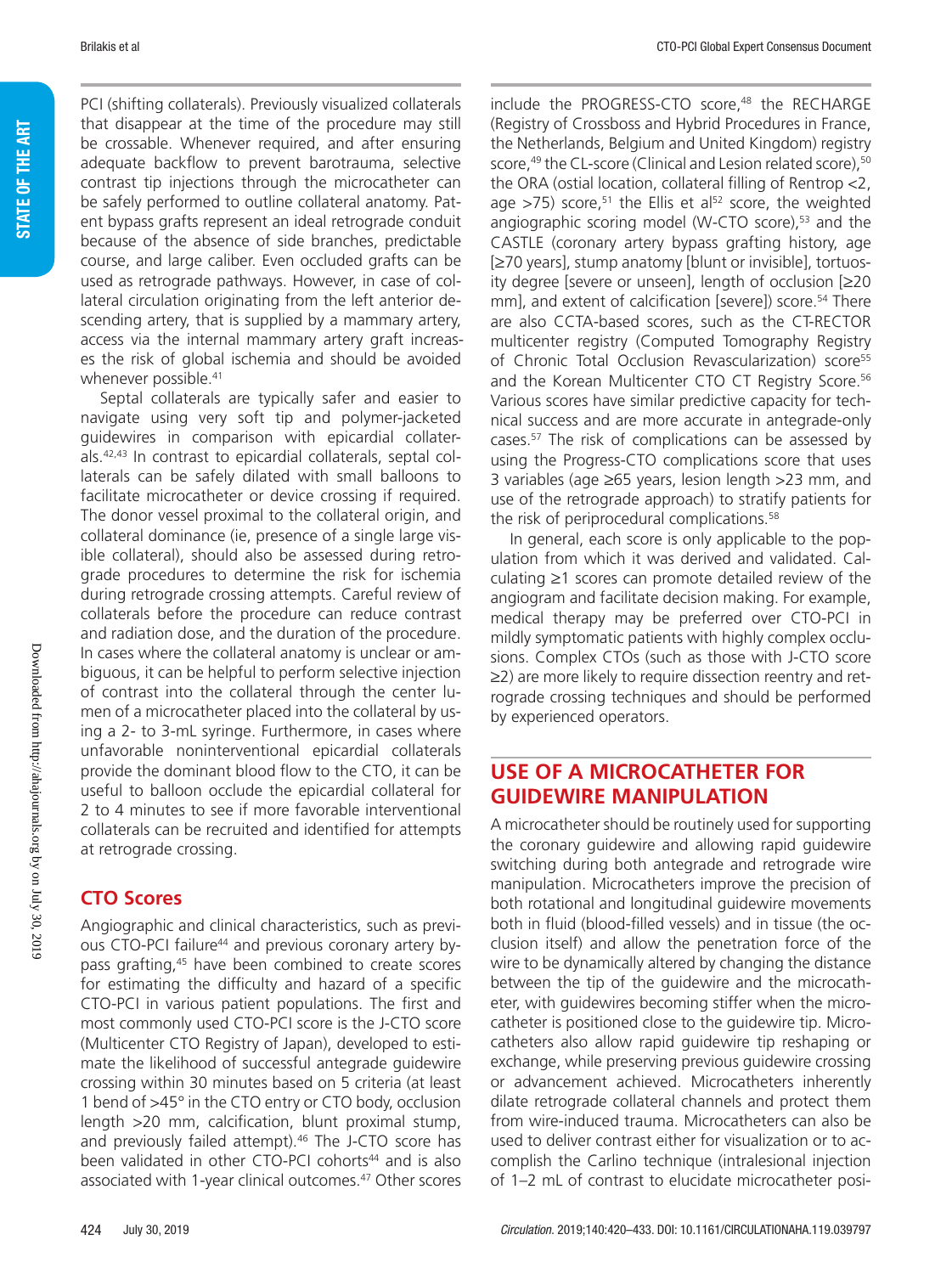tion and facilitate crossing), especially in wire-resistant lesions.59 A microcatheter is preferred over an over-thewire balloon because it has a marker at the distal tip, providing adequate fluoroscopic feedback of its actual position and also providing greater freedom of advancement with a lower profile and better wire-to-lumen internal diameter ratio. Also, unlike over-the-wire plastic balloon catheter shafts that are prone to kinking, nearly all contemporary coronary microcatheters incorporate a kink-resistant metallic braid.

Similar to guidewires, microcatheter selection depends on the CTO angiographic characteristics, local availability, and expertise. In addition to using a microcatheter, obtaining coaxial guide position and strong guide support can significantly facilitate CTO crossing.

#### **CTO CROSSING STRATEGIES**

There are 4 CTO crossing strategies, classified according to wiring direction (antegrade and retrograde) and whether or not the subintimal space is used (wiring versus dissection and reentry; Figure 2).<sup>29,30</sup>

#### **Antegrade Wiring**

Antegrade wiring (also called antegrade wire escalation) is the most widely used CTO crossing technique.31,60–62 Various guidewires are advanced in the antegrade direction (original direction of blood flow). Guidewire choice depends on CTO characteristics. If there is a tapered proximal cap or a functional occlusion with a visible channel, a polymer-jacketed, low penetration force, tapered guidewire is used initially, with subsequent escalation to intermediate and high penetration force guidewires, as required. If there is a blunt proximal cap, antegrade wiring is usually started with an intermediate penetration force polymer-jacketed guidewire, or a composite core guidewire. Stiff, high penetration force guidewires may be required in highly resistant proximal caps or when areas of resistance are encountered within the body of the occlusion. After proximal cap crossing of 1 to 2 mm, however, deescalation to less penetrating guidewires should follow to navigate through the CTO segment.

Contralateral injection and orthogonal angiographic projections are critical for determining guidewire position during crossing attempts. If the guidewire enters into the distal true lumen, the microcatheter is then advanced into the distal true lumen, and the dedicated CTO guidewire is then exchanged for a workhorse guidewire through the microcatheter to minimize the risk for distal vessel injury and perforation during balloon angioplasty and stenting (wire deescalation). If the guidewire exits the vessel structure, it should be withdrawn and redirected without advancing microcatheters, balloons, or stents over it. If the guidewire

enters the subintimal space, it can be redirected, but if this maneuver fails, the wire can be left in place to aid directing a second guidewire into the distal true lumen (parallel-wire technique), which can be assisted by a dual-lumen microcatheter or facilitated by the use of intravascular ultrasound.<sup>31</sup> Alternatively, antegrade dissection/reentry techniques can be used to reenter into the distal true lumen, as described below. Subintimal guidewire advancement distal to the distal cap should be avoided because it can lead to hematoma formation, causing luminal compression and reducing the likelihood of success. Antegrade vessel reentry can be guided by intravascular ultrasound, although this approach requires expertise and may be hindered by limited wire maneuverability in the presence of the subintimal intravascular ultrasound catheter.

#### **Antegrade Dissection and Reentry**

Antegrade dissection and reentry involves entering the subintimal space, followed by subintimal crossing of the CTO with subsequent reentry into the distal true lumen. Antegrade dissection and reentry may be intentional or unintentional during antegrade wiring attempts. The first developed dissection reentry technique was named STAR (Subintimal Tracking And Re-Entry) and used inadvertent, uncontrollable reentry into the distal lumen.<sup>63</sup> This frequently necessitated stenting long coronary segments with occlusion of numerous side branches, leading to extensive vascular injury and high rates of in-stent restenosis and reocclusion.63–65 As such, the STAR technique has evolved to a bailout strategy without stent implantation after ballooning, in preparation for a repeat CTO-PCI attempt (subintimal plaque modification, also termed an "investment procedure").<sup>66–68</sup> The development of limited dissection/reentry techniques (using dedicated reentry systems<sup>69,70</sup> or wire-based strategies<sup>71</sup>) was an important advancement, because they minimize vascular injury, limit the length of dissection and subsequent stent length, and increase the likelihood of side branch preservation.<sup>36,69,72</sup> Such approaches have been associated with favorable clinical outcomes.72–76

#### **Retrograde Approach**

The retrograde technique differs from the antegrade approach in that the occlusion is approached from the distal vessel with guidewire advancement against the original direction of blood flow.77 A guidewire is advanced into the artery distal to the occlusion through a collateral channel or through a bypass graft, followed by placement of a microcatheter at the distal CTO cap. Retrograde CTO crossing is then attempted either with retrograde wiring (usually for short occlusions, especially when the distal cap is tapered<sup>78</sup>) or using retrograde dissection/reentry techniques.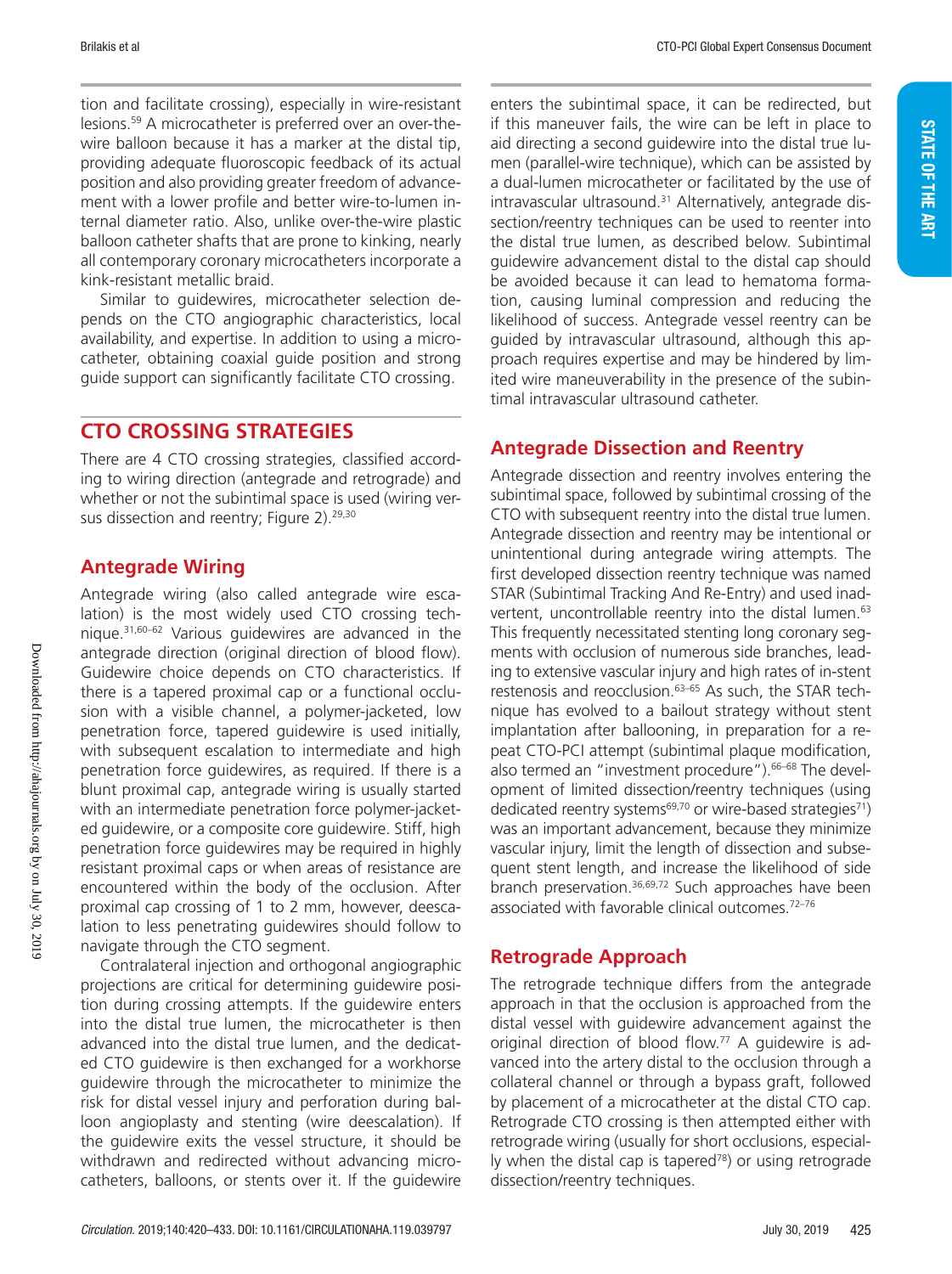STATE OF THE ART STATE OF THE ART



**Figure 2. Illustration of the chronic total occlusion crossing techniques.** Reproduced from Brilakis<sup>30</sup> with permission. Copyright © 2017, Elsevier.

The most commonly used retrograde crossing technique is reverse controlled antegrade and retrograde tracking, in which a balloon is inflated over the antegrade guidewire, followed by retrograde guidewire advancement into the space created by the antegrade balloon (Figure 2). In challenging reverse controlled antegrade and retrograde tracking cases, intravascular ultrasound can clarify the mechanism of failure and increase the likelihood of success.79 Guide catheter extensions can also facilitate reverse controlled antegrade and retrograde tracking.<sup>80</sup>

#### **Crossing Strategy Selection**

Selecting the initial and subsequent crossing strategies depends on the CTO lesion characteristics and local equipment availability and expertise.

Several algorithms have been developed to facilitate crossing strategy selection, such as the hybrid, $29$ 

Asia Pacific,<sup>35</sup> and Euro-CTO<sup>81</sup> algorithms. Antegrade crossing is generally preferred over retrograde crossing as the initial crossing strategy, given the higher risk of complications with the retrograde approach<sup>60–62</sup> and the need for antegrade lesion preparation even when the retrograde approach is eventually required. Some retrograde CTO-PCI complications, however, are caused by antegrade crossing attempts. The retrograde approach remains critical for achieving high success rates, especially in more complex  $CTOs, <sup>60,62</sup>$  and has been associated with favorable long-term outcomes.<sup>82</sup>

CTOs with proximal cap ambiguity and flush aortoostial CTOs are often approached with a primary retrograde strategy. Alternatively, proximal cap ambiguity can be approached in the antegrade direction, especially when no collateral or graft is available by using (1) intravascular ultrasound or preprocedural CCTA for determining the location of the proximal cap and vessel course,  $32,35,83$  or (2) techniques to facilitate entry into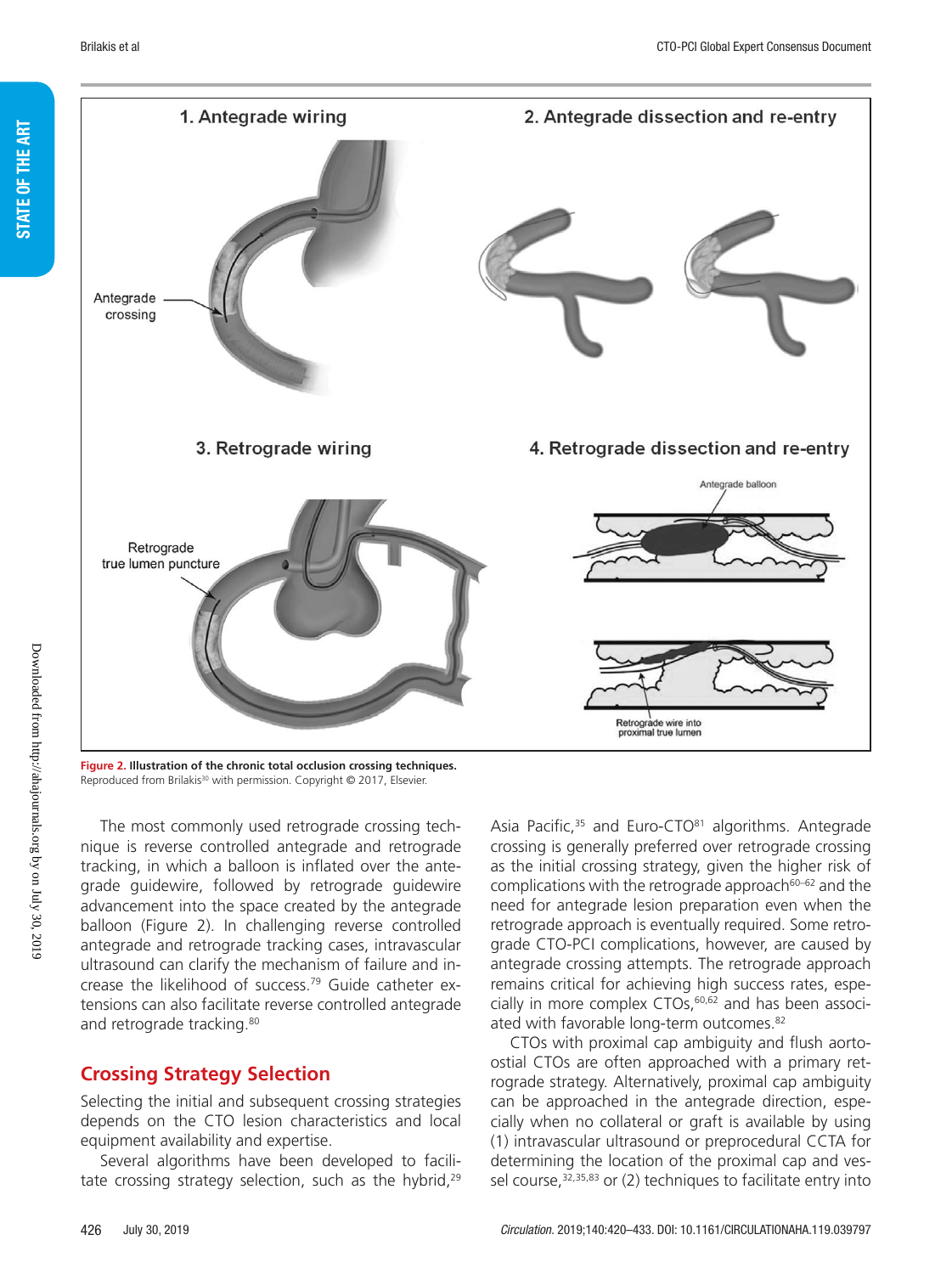the subintimal space proximal to the occlusion, such as the balloon-assisted subintimal entry (ie, inflation of a balloon proximal to the occlusion to cause a dissection, followed by subintimal guidewire entry and subintimal crossing of the occlusion) technique.84

#### **CHANGE OF CROSSING STRATEGY**

Flexibility is important for the success, safety, and efficiency of CTO-PCI. If the initial or subsequent crossing strategy fails to achieve progress, small changes (such as modifying the guidewire tip angulation or changing guidewire) or more significant changes (such as converting from an antegrade to a retrograde approach) should be made, based on preprocedural planning.<sup>29,35</sup> It is important to avoid getting stuck in a failure mode, in which excessive time, radiation, and contrast are expended with little or no progress being made while repeatedly attempting the same technique, because this will preclude the use of alternative strategies and increase the risk of complications.

Similar to selection of the initial crossing strategy, the timing and choice of subsequent crossing strategies depends on lesion characteristics, challenges encountered with the original technique, and equipment availability and expertise, and can be guided by existing crossing algorithms.29,35 Only ≈50% to 60% of CTOs are successfully crossed with the initial strategy,  $28,60,61$ highlighting the need for further refinements in the procedure-planning algorithms. Changing strategies can help maximize the likelihood of eventual success and limit contrast volume and radiation dose.

Reasons to stop a CTO-PCI attempt include occurrence of a complication, high radiation dose (usually >5 Gy air kerma dose in the absence of lesion crossing or substantial progress), large contrast volume ad-

ministration (> 3.7 x the estimated creatinine clearance), exhaustion of crossing options, or patient or physician fatigue. As with all interventions, careful assessment of individual risk versus benefit should guide decision making and choice of strategy during different stages of the procedure. On many occasions, it may be best to fail rather than to pursue highly aggressive strategies that may lead to serious complications.<sup>60</sup>

## **EQUIPMENT AND PHYSICIAN TEAM EXPERTISE**

CTO-PCI should be performed within dedicated programs that promote continual training and rigorous monitoring of outcomes.<sup>85</sup> Higher CTO-PCI volume has consistently been associated with higher success rates.52,86,87

The performance of CTO-PCI by a skilled physician and team is especially important to minimize and manage procedural complications. CTO-PCI carries increased risk of complications in comparison with non–CTO-PCI,<sup>86</sup> especially perforation.<sup>3</sup> Across multiple contemporary registries, tamponade occurred in 0.4% to 1.3% of cases (Table 2).<sup>3,31,60-62,88,89</sup> Additional CTO-PCI adverse events include access site complications, donor vessel injury, arrhythmias, stroke, contrast-induced nephropathy, radiation dermatitis, emergency coronary bypass graft surgery, and death.90 The average complication risk is ≈3%, but varies widely between studies (Table 2) and increases with greater lesion complexity.<sup>3,60-62,88,89</sup>

Dual injection minimizes the risk for perforation by helping determine guidewire position. Placement of a safety guidewire in the CTO donor vessel can facilitate treatment if donor vessel injury occurs. Maintaining an activated clotting time of ≥300 to 350 seconds reduces

**Table 2. Contemporary Series of Chronic Total Occlusion Percutaneous Coronary Intervention**

| <b>Authors</b>                   | Acronym                                   | Study<br><b>Period</b> | <b>Centers</b> | Cases | <b>Technical</b><br><b>Success</b> | Procedural<br><b>Success</b> | <b>Overall</b><br><b>MACE</b> | <b>Death</b> | Acute<br>MI | <b>Stroke</b> | <b>TVR</b>               | <b>Tamponade</b> |
|----------------------------------|-------------------------------------------|------------------------|----------------|-------|------------------------------------|------------------------------|-------------------------------|--------------|-------------|---------------|--------------------------|------------------|
| Konstantinidis<br>$et al^{89}$   | EURO-CTO<br>registry                      | 2008-2015              | 53             | 17626 | 85%                                |                              | 0.6%                          | 0.2%         |             |               |                          | 0.4%             |
| Habara et al <sup>88</sup>       | Japanese<br>Retrograde<br>Summit Registry | 2012-2013              | 56             | 3229  | -                                  | 88%                          | 0.5%                          | 0.2%         | 0.1%        | 0.1%          | $\overline{\phantom{a}}$ | 0.3%             |
| Tajti et al <sup>60</sup>        | PROGRESS-CTO                              | 2012-2017              | 20             | 3055  | 87%                                | 85%                          | 3.0%                          | 0.3%         | 0.7%        | 0.1%          | 0.2%                     | 0.5%             |
| Suzuki et al <sup>31</sup>       | Japanese CTO-<br>PCI Expert<br>Registry   | 2014-2015              | 41             | 2846  | 90%                                | 89%                          | $2\%$                         | 0.2%         | 1.2%        | 0.2%          | 0.2%                     | 0.4%             |
| Maeremans<br>et al <sup>61</sup> | <b>RECHARGE</b>                           | 2014-2015              | 17             | 1253  | 89%                                | 86%                          | 2.6%                          | 0.2%         | 0.2%        | 2.2%          | 0.1%                     | 1.3%             |
| Wilson et al <sup>62</sup>       | UK Hybrid                                 | 2012-2014              | $\overline{7}$ | 1156  | 90%                                |                              | 1.6%                          | 0.0%         | 0.8%        | 0.4%          | 0.0%                     | 0.7%             |
| Sapontis et al <sup>3</sup>      | OPEN-CTO                                  | 2013-2017              | 12             | 1000  | 86%                                | 85%                          | 7.0%                          | 0.9%         | 2.6%        | $0.0\%$       | 0.1%                     |                  |

The studies are listed according to the number of patients included. EURO-CTO indicates European Registry of Chronic Total Occlusion; MACE indicates major adverse cardiac events; MI, myocardial infarction; OPEN CTO, Outcomes, Patient Health Status, and Efficiency in Chronic Total Occlusion Hybrid Procedures; PROGRESS-CTO, Prospective Global Registry for the Study of Chronic Total Occlusion Intervention; RECHARGE, Registry of Crossboss and Hybrid procedures in France, The Netherlands, Belgium, and United Kingdom; UK hybrid, United Kingdom hybrid registry; and TVR, target vessel revascularization.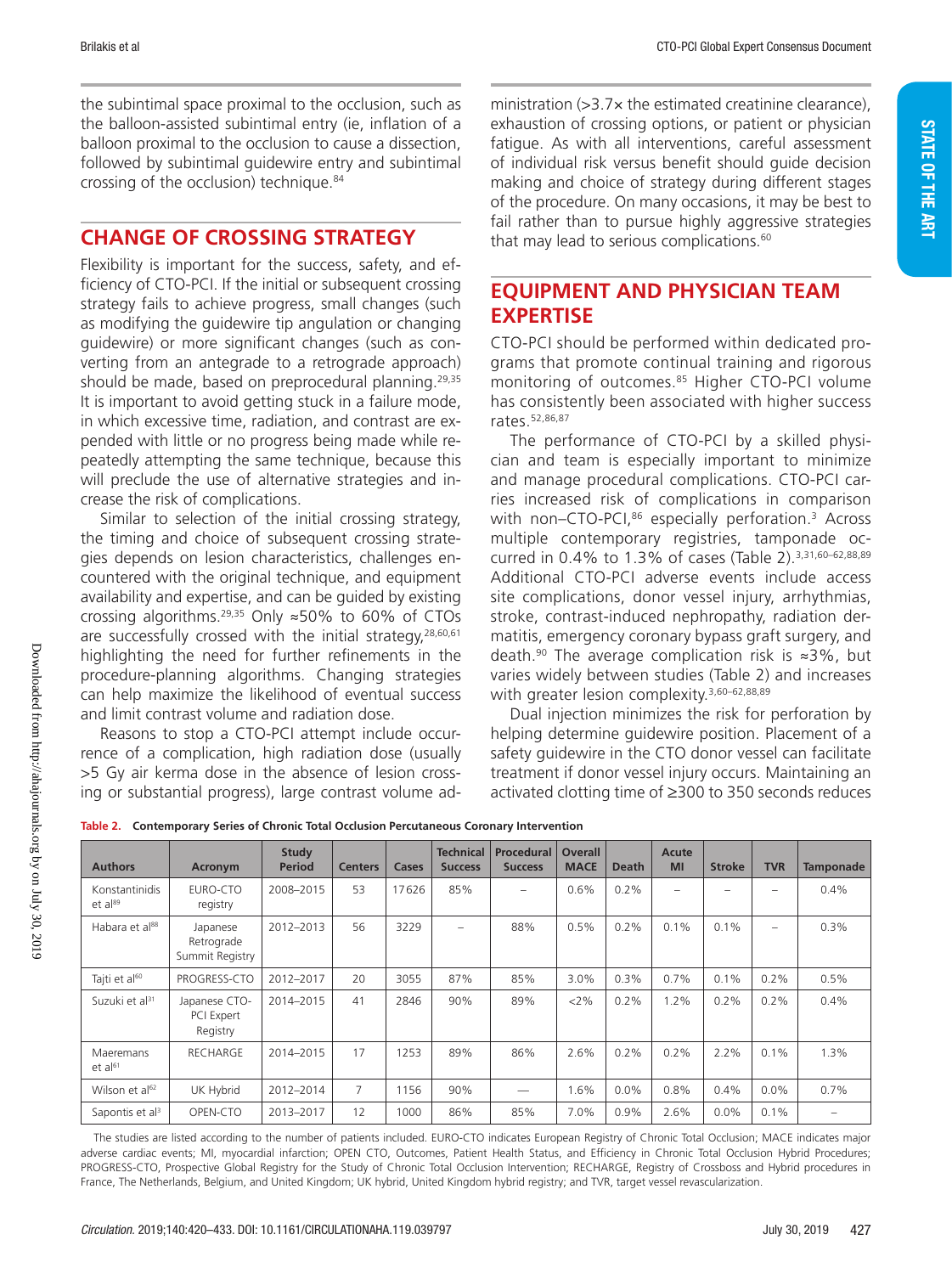the risk of donor vessel thrombosis; the activated clotting time should be checked at least every 30 minutes during the procedure. In case of perforation, covered stents and coils should be available to treat large vessel and distal vessel perforations, respectively. Preprocedural operator training in the proper use of these devices will ensure efficient use in the emergency setting. In case of epicardial collateral perforation, 43,91 embolization from both directions (using coils, thrombin, fat, etc) is often needed to achieve sealing.<sup>92</sup> Special attention should be given to patients with previous coronary bypass graft surgery, because perforation can result in life-threatening, difficult to access, loculated hematomas<sup>93</sup> or bleeding in the mediastinum or pleural cavities.

Meticulous attention should also be paid to minimizing radiation dose and the risk for radiation skin injury. This can be achieved by using low-frame rate fluoroscopy and the fluoroscopy-store function for documenting balloon and stent inflation instead of cine-angiography, using collimation, minimizing the distance of the image receptor from the patient, and intermittently changing the position of the image receptor during the procedure.94,95 Patients who receive high doses of radiation (eg, >5 Gray air kerma dose) require formal follow-up to evaluate for subacute skin injury. Similarly, contrast administration should be minimized through meticulous preprocedural planning and use of contrast-sparing devices to reduce the risk for contrast nephropathy.

## **OPTIMAL STENT DEPLOYMENT**

CTO-PCI often involves placement of multiple stents in vessels that are calcified, diffusely diseased, and negatively remodeled. Given the often arduous and lengthy attempts required for CTO crossing, less attention may be given to stent optimization (maximal stent expansion and optimal inflow and outflow), potentially resulting in higher rates of restenosis and stent thrombosis. Full lesion expansion should be achieved before stent implantation by predilation with properly sized balloon or atherectomy. Intravascular imaging can facilitate the assessment of vessel size and calcification before stenting and the adequacy of stent expansion, apposition and lesion coverage, to reduce the risk for subsequent adverse events.<sup>96-99</sup> Moderate diffuse disease distal to the CTO often does not require treatment, because the distal vessel often enlarges over time after restoring vessel patency.100

#### **CONCLUSIONS**

Extensive interactions and collaboration across the world have led to the advancements in CTO-PCI that are summarized in the 7 key principles outlined in this

global expert consensus document. These principles can guide training of new CTO-PCI operators and program development and facilitate further improvement in the success, safety, and clinical outcomes of CTO-PCI.

#### **ARTICLE INFORMATION**

#### **Authors**

Emmanouil S. Brilakis, MD, PhD; Kambis Mashayekhi, MD; Etsuo Tsuchikane, MD, PhD; Nidal Abi Rafeh, MD; Khaldoon Alaswad, MD; Mario Araya, MD; Alexandre Avran, MD; Lorenzo Azzalini, MD, PhD, MSc; Avtandil M. Babunashvili, MD; Baktash Bayani, MD; Ravinay Bhindi, MD; Nicolas Boudou, MD; Marouane Boukhris, MD; Nenad Ž. Božinović, MD; Leszek Bryniarski, MD, PhD; Alexander Bufe, MD; Christopher E. Buller, MD; M. Nicholas Burke, MD; Heinz Joachim Büttner, MD; Pedro Cardoso, MD; Mauro Carlino, MD; Evald H. Christiansen, MD; Antonio Colombo, MD; Kevin Croce, MD, PhD; Felix Damas de los Santos, MD; Tony De Martini, MD; Joseph Dens, MD, PhD; Carlo Di Mario, MD; Kefei Dou, MD; Mohaned Egred, MD; Ahmed M. ElGuindy, MD; Javier Escaned, MD, PhD; Sergey Furkalo, MD; Andrea Gagnor, MD; Alfredo R. Galassi, MD; Roberto Garbo, MD; Junbo Ge, MD; Pravin Kumar Goel, MD; Omer Goktekin, MD; Luca Grancini, MD; J. Aaron Grantham, MD; Colm Hanratty, MD; Stefan Harb, MD; Scott A. Harding, MD; Jose P.S. Henriques, MD; Jonathan M. Hill, MD; Farouc A. Jaffer, MD, PhD; Yangsoo Jang, MD; Risto Jussila, MD; Artis Kalnins, MD; Arun Kalyanasundaram, MD; David E. Kandzari, MD; Hsien-Li Kao, MD; Dimitri Karmpaliotis, MD, PhD; Hussien Heshmat Kassem, MD, PhD; Paul Knaapen, MD; Ran Kornowski, MD; Oleg Krestyaninov, MD; A. V. Ganesh Kumar, MD; Peep Laanmets, MD; Pablo Lamelas, MD; Seung-Whan Lee, MD; Thierry Lefevre, MD; Yue Li, MD; Soo-Teik Lim, MD; Sidney Lo, MBBS; William Lombardi, MD; Margaret McEntegart, MD, PhD; Muhammad Munawar, MD; José Andrés Navarro Lecaro, MD; Hung M. Ngo, MD, PhD; William Nicholson, MD; Göran K. Olivecrona, MD, PhD; Lucio Padilla, MD; Marin Postu, MD; Alexandre Quadros, MD; Franklin Hanna Quesada, MD; Vithala Surya Prakasa Rao, MD; Nicolaus Reifart, MD; Meruzhan Saghatelyan, MD; Ricardo Santiago, MD; George Sianos, MD, PhD; Elliot Smith, MD; James C. Spratt, MD; Gregg W. Stone, MD; Julian W. Strange, MD; Khalid Tammam, MD, PhD; Imre Ungi, MD, PhD; Minh Vo, MD; Vu Hoang Vu, MD; Simon Walsh, MD; Gerald S. Werner, MD; Jason R. Wollmuth, MD; Eugene B. Wu, MD; R. Michael Wyman, MD; Bo Xu, MD; Masahisa Yamane, MD; Luiz F. Ybarra, MD; Robert W. Yeh, MD; Qi Zhang, MD; Stephane Rinfret, MD, SM

#### **Correspondence**

Emmanouil S. Brilakis, MD, PhD, Minneapolis Heart Institute, 920 E 28th St #300, Minneapolis, MN 55407. Email [esbrilakis@gmail.com](mailto:esbrilakis@gmail.com)

#### **Affiliations**

Minneapolis Heart Institute and Minneapolis Heart Institute Foundation, Abbott Northwestern Hospital, MN (E.S.B., M.N.B.). Department of Cardiology and Angiology II University Heart Center Freiburg Bad Krozingen, Germany (K.M., H.J.B.). Toyohashi Heart Center, Aichi, Japan (E.T.). St. George Hospital University Medical Center, Beirut, Lebanon (N.A.R.). Henry Ford Hospital, Detroit, MI (K.A.). Clínica Alemana and Instituto Nacional del Tórax, Santiago, Chile (M.A.). Arnault Tzank Institut St. Laurent Du Var Nice, France (A.A.). Interventional Cardiology Division, Cardio-Thoracic-Vascular Department, San Raffaele Scientific Institute, Milan, Italy (L.A., M.C.). Department of Cardiovascular Surgery, Center for Endosurgery and Lithotripsy, Moscow, Russian Federation (A.M.B.). Cardiology Department, Mehr Hospital, Mashhad, Iran (B.B.). Department of Cardiology, Royal North Shore Hospital and Kolling Institute, University of Sydney, Australia (R.B.). Rangueil University Hospital, Toulouse, France (N.B.). Cardiology department, Abderrahment Mami Hospital, Faculty of Medicine of Tunis, University of Tunis El Manar, Tunisia (M.B.). Department of Interventional Cardiology Clinic for Cardiovascular Diseases University Clinical Center Nis, Serbia (N.Z.B.). II Department of Cardiology and Cardiovascular Interventions Institute of Cardiology, Jagiellonian University Medical College, Cracow, Poland (L.B.). Department of Cardiology, Heartcentre Niederrhein, Helios Clinic Krefeld, Krefeld, Germany, Institute for Heart and Circulation Research, University of Cologne, Germany, and University of Witten/Herdecke, Witten, Germany (A.B.). St. Michael's Hospital, Toronto, ON, Canada (C.E.B.). Cardiology Department, Santa Maria University Hospital (CHULN), Lisbon Academic Medical Centre (CAML) and Centro Cardiovascular da Universidade de Lisboa (CCUL), Por-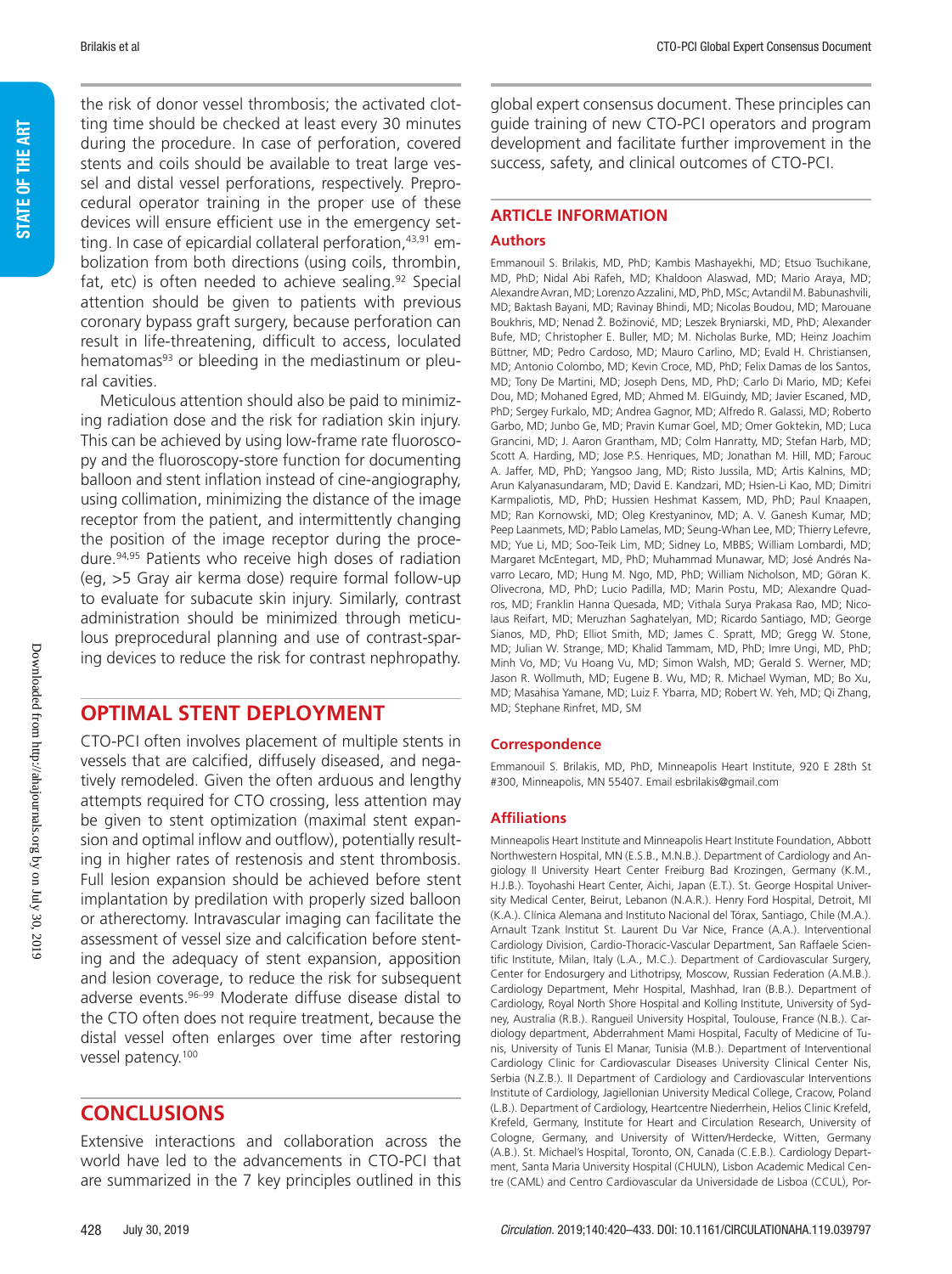tugal (P.C.). Department of Cardiology, Aarhus University Hospital, Denmark (E.H.C.). San Raffaele Hospital and Columbus Hospital, Milan, Italy (A.C.). Cardiovascular Division, Brigham and Women's Hospital, Boston, MA (K.C.). Interventional Cardiology Department, Instituto Nacional de Cardiología Ignacio Chávez Mexico City, Mexico (F.D.d.l.S.). SIU School of Medicine, Memorial Medical Center, Springfield, IL (T.D.M.). Department of Cardiology, Hospital Oost-Limburg, Genk, Belgium (J.D.). Structural Interventional Cardiology, Careggi University Hospital, Florence, Italy (C.D.M.). Center for Coronary Heart Disease, State Key Laboratory of Cardiovascular Disease, Fu Wai Hospital, and National Center for Cardiovascular Diseases, Chinese Academy of Medical Sciences and Peking Union Medical College,Beijing (K.D.). Freeman Hospital and Newcastle University, Newcastle upon Tyne, United Kingdom (M.E.). Department of Cardiology, Aswan Heart Center, Egypt (A.M.E.). National Heart and Lung Institute, Imperial College London, United Kingdom (A.M.E.). Hospital Clinico San Carlos IDISSC and Universidad Complutense de Madrid, Spain (J.E.). Department of Endovascular Surgery and Angiography, National Institute of Surgery and Transplantology of AMS of Ukraine, Kiev (S.F.). Department of Invasive Cardiology, Maria Vittoria Hospital, Turin, Italy (A.G.). Chair of Cardiology, Department of PROMISE, University of Palermo, Italy (A.R.G.). Director of Interventional Cardiology, San Giovanni Bosco Hospital, Turin, Italy (R.G.). Zhongshan Hospital, Fudan University, Shanghai, China (J.G.). Sanjay Gandhi Post Graduate Institute of Medical Sciences Lucknow, India (P.K.G.). Memorial Hospital, Istanbul, Turkey (O.G.). Centro Cardiologico Monzino, IRCCS, Milan, Italy (L.G.). Saint Luke's Mid America Heart Institute, Kansas City, MO (J.A.G.). Belfast Health and Social Care Trust, United Kingdom (C.H., S.W.). LKH Graz II, Standort West, Kardiologie, Teaching Hospital of the University of Graz, Austria (S.H.). Wellington Hospital, Capital and Coast District Health Board, New Zealand (S.A.H.). Academic Medical Centre of the University of Amsterdam, The Netherlands (J.P.S.H.). King's College Hospital, London, United Kingdom (J.M.H.). Cardiology Division, Massachusetts General Hospital, Boston (F.A.J.). Division of Cardiology, Severance Cardiovascular Hospital, Yonsei University Health System, Seoul, South Korea (Y.J.). Helsinki Heart Hospital, Finland (R.J.). Department of Cardiology, Eastern Clinical University Hospital, Riga, Latvia (A. Kalnins). Promed Hospital, Chennai, India (A. Kalyanasundaram). Piedmont Heart Institute, Atlanta, GA (D.E.K.). Department of Internal Medicine, National Taiwan University Hospital, Taipei (H.-L.K.). Columbia University, New York (D.K.). Cardiology Department, Kasr Al-Ainy Faculty of Medicine, Cairo University, Egypt (H.H.K.). Fujairah Hospital, United Arab Emirates (H.H.K.). Department of Cardiology, VU University Medical Center, Amsterdam, The Netherlands (P.K.). Department of Cardiology, Rabin Medical Center, Petach Tikva, "Sackler" School of Medicine, Tel Aviv University, Petach Tikva, Israel (R.K.). Meshalkin Novosibrisk Research Institute, Russia (O.K.). Department of Cardiology, Dr LH Hiranandani Hospital, Mumbai, India (A.V.G.K.). North Estonia Medical Center Foundation, Tallinn, Estonia (P. Laanmets). Department of Interventional Cardiology and Endovascular Therapeutics, Instituto Cardiovascular de Buenos Aires, Argentina (P. Lamelas). Department of Health Research Methods, Evidence and Impact, McMaster University, Hamilton, ON, Canada (P. Lamelas). Department of Cardiology, Asan Medical Center, University of Ulsan College of Medicine, Seoul, South Korea (S.-W.L.). Institut Cardiovasculaire Paris Sud Hopital prive Jacques Cartier, Massy, France (T.L.). Department of Cardiology, the First Affiliated Hospital of Harbin Medical University, China (Y.L.). Department of Cardiology, National Heart Centre Singapore (S.-T.L.). Department of Cardiology, Liverpool Hospital and The University of New South Wales, Sydney, Australia (S.L.). University of Washington, Seattle (W.L.). Golden Jubilee National Hospital, Glasgow, United Kingdom (M. McEntegart). Binawaluya Cardiac Center, Jakarta, Indonesia (M. Munawar). Médico Cardiólogo Universitario - Hemodinamista en Hospital de Especialidades Eugenio Espejo y Hospital de los Valles, Ecuador (J.A.N.L.). Choray Hospital, Vietnam (H.M.N.). WellSpan Health System, York, PA (W.N.). Skane University Hospital, University of Lund, Sweden (G.K.O.). Department of Interventional Cardiology and Endovascular Therapeutics, ICBA, Instituto Cardiovascular, Buenos Aires, Argentina (L.P.). Cardiology Department, University of Medicine and Pharmacy "Carol Davila," Institute of Cardiovascular Diseases "Prof. Dr. C.C. Iliescu," Bucharest, Romania (M.P.). Instituto de Cardiologia / Fundação Universitária de Cardiologia - IC/FUC, Porto Alegre, RS – Brazil (A.Q.). Interventional Cardiology Department, Clinica Comfamiliar Pereira City, Colombia (F.H.Q.). Hyderguda Apollo, Hyderabad, India (V.S.P.R.). Department of Cardiology, Main Taunus Heart Institute, Bad Soden, Germany (N.R.). Nork-Marash Medical Center, Yerevan, Armenia (M.S.). Hospital Pavia Santurce, PCI Cardiology Group, San Juan, Puerto Rico (R.S.T.). AHEPA University Hospital, Thessaloniki, Greece (G.S.). Department of Cardiology, Barts Heart Centre, St Bartholomew's Hospital, London, United Kingdom (E.S.). St George's University Hospital NHS Trust, London, United Kingdom (J.S.). Center for Interventional Vascular Therapy, Division of Cardiology, New York-Presbyterian Hospital/Columbia University Medical Center (G.W.S.). Department of

Cardiology, Bristol Royal Infirmary, United Kingdom (J.W.S.). Cardiac Center of Excellence, International Medical Center, Jeddah, Saudi Arabia (K.T.). 2nd Department of Internal Medicine and Cardiology Center, University of Szeged, Hungary (I.U.). Mazankowski Alberta Heart Institute, Edmonton, AB, Canada (M.V.). Interventional Cardiology Department, Heart Center, University Medical Center at Ho Chi Minh City, and University of Medicine and Pharmacy, Vietnam (H.V.). Medizinische Klinik I Klinikum Darmstadt GmbH, Germany (G.W.). Providence Heart and Vascular Institute, Portland, OR (J.R.W.). Prince of Wales Hospital, Hong Kong (E.W.). Torrance Memorial Medical Center, CA (R.M.W.). Fu Wai Hospital, National Center for Cardiovascular Diseases, Chinese Academy of Medical Sciences, Beijing (B.X.). Saitima St. Luke's International Hospital, Tokyo, Japan (M.Y.). London Health Sciences Centre, Schulich School of Medicine & Dentistry, Western University, London, Ontario, Canada (L.F.Y.). Beth Israel Deaconess Medical Center, Boston, MA (R.W.Y.). Shanghai East Hospital, Tongji University, China (Q.Z.). McGill University Health Centre, McGill University, Montreal, QC, Canada (S.R.).

#### **Acknowledgment**

We recognize the assistance of Dr Iosif Xenogiannis in the creation of this document.

#### **Disclosures**

Dr Brilakis: Consulting/speaker honoraria from Abbott Vascular, American Heart Association (associate editor Circulation), Boston Scientific, Cardiovascular Innovations Foundation (Board of Directors), CSI, Elsevier, GE Healthcare, InfraRedx, and Medtronic; research support from Regeneron and Siemens. Shareholder: MHI Ventures. Board of Trustees: Society of Cardiovascular Angiography and Interventions. Dr Mashayekhi: Consulting/speaker/proctoring honoraria from Abbott Vascular, Ashai Intecc, AstraZeneca, Biotronik, Boston Scientific, Cardinal Health, Daiichi Sankyo, Medtronic, Teleflex, Terumo. Dr Tsuchikane: Consultant of Boston Scientific, Asahi Intecc, Nipro, and Kaneka. Dr Abi Rafeh: CTO Proctor and consultant for Boston Scientific and Abbott Vascular. Dr Alaswad: consultant and speaker for Boston Scientific, Abbott Cardiovascular, CSI, and LivaNova. Dr Avran: Proctor for Boston Scientific, Biotronik, Abbott, Terumo, Biosensor, Medtronic. Dr Azzalini: Honoraria from Abbott Vascular, Guerbet, Terumo, and Sahajanand Medical Technologies; research support from ACIST Medical Systems, Guerbet, Terumo. Dr Boudou: Proctorship fees from Boston Scientific, Terumo, Abbott Vascular, and Biotronik. Dr Buller: Intellectual property: Teleflex; consultant: Abbott Vascular, Soundbite Medical, and Philips-Volcano. Dr Burke: Consulting and speaker honoraria from Abbott Vascular and Boston Scientific. Dr Croce: Proctor/speaking honoraria: Abbott, Boston Scientific, CSI, Philips; research grant: Teleflex, Takeda; advisory board: Abiomed, Cordis. Dr de los Santos: Speaker and proctor of Boston Scientific, Terumo, and Abbott. Dr De Martini: Proctor and advisory board for Abbott and Boston Scientific. Dr Dens: Consulting/speaker honoraria from Abbott Vascular, Boston Scientific, IMDS, Orbus Neich, Terumo, and Topmedical (distributor for Asahi). Dr Di Mario: research grant to institution from Amgen, Behring, Chiesi, Daiichi Sankyo, Edwards, Medtronic, Shockwave. Dr Egred: Honoraria, speaker and proctorship fees from Abbott Vascular, Boston Scientific, Vascular Perspectives, Philips/Volcano, Biosensors, and EPS. Dr ElGuindy: Proctorship fees from Boston Scientific. Dr Gagnor: Consultant Boston Scientific, Terumo. Dr Garbo: Consultant Boston Scientific, Terumo, Philips Volcano, IMDS, and CID-Alvimedica. Dr Grantham: Speaking fees, travel reimbursement, and honoraria from Boston Scientific, Abbott Vascular, and Asahi Intecc. Institutional research grants Boston Scientific. Part-time employment and equity in Corindus Vascular Robotics. Dr Hanratty: Proctoring for Abbott, Boston Scientific, Medtronic, and Teleflex. Dr Harb: Consultant with Medtronic, speaker´s honoraria from Medtronic and Cardinal Health. Dr Harding: Proctor/speaker for Boston Scientific, Abbott Vascular, and Bio-Excel; consultant/speaker for Medtronic and Asahi. Dr Hill: Speaker, consultant, and proctor for Boston Scientific and Abbott Vascular. Dr Jaffer: Sponsored research from Canon, and Siemens; consultant for Boston Scientific, Abbott Vascular, Siemens, and Philips. Massachusetts General Hospital has a patent licensing arrangement with Canon, and Dr Jaffer has the right to receive royalties. Dr Jussila: Consulting agreement with EPS Vascular, Boston Scientific, and Terumo. Dr Kalyanasundaram: Speaker, consultant, and proctor for Boston Scientific, Asahi, and Abbott Vascular. Dr Kandzari: Research/grant support: Medtronic, Boston Scientific, Biotronik; consulting honoraria: Medtronic, Boston Scientific, Biotronik, and CSI. Dr Kao: Speaker/proctor honoraria: Abbott Vascular, Asahi Intecc, Biotronik, Boston Scientific, Medtronic, Orbus Neich, and Terumo. Dr Karmpaliotis: Honoraria Boston Scientific, Abiomed and Abbott Vascular. Dr Kornowski: Co-founder of NitiLoop. Dr Krestyaninov: Speaker and proctor honoraria from Abbott Vascular. Dr Laanmets: Consultant for Terumo. Dr Lee: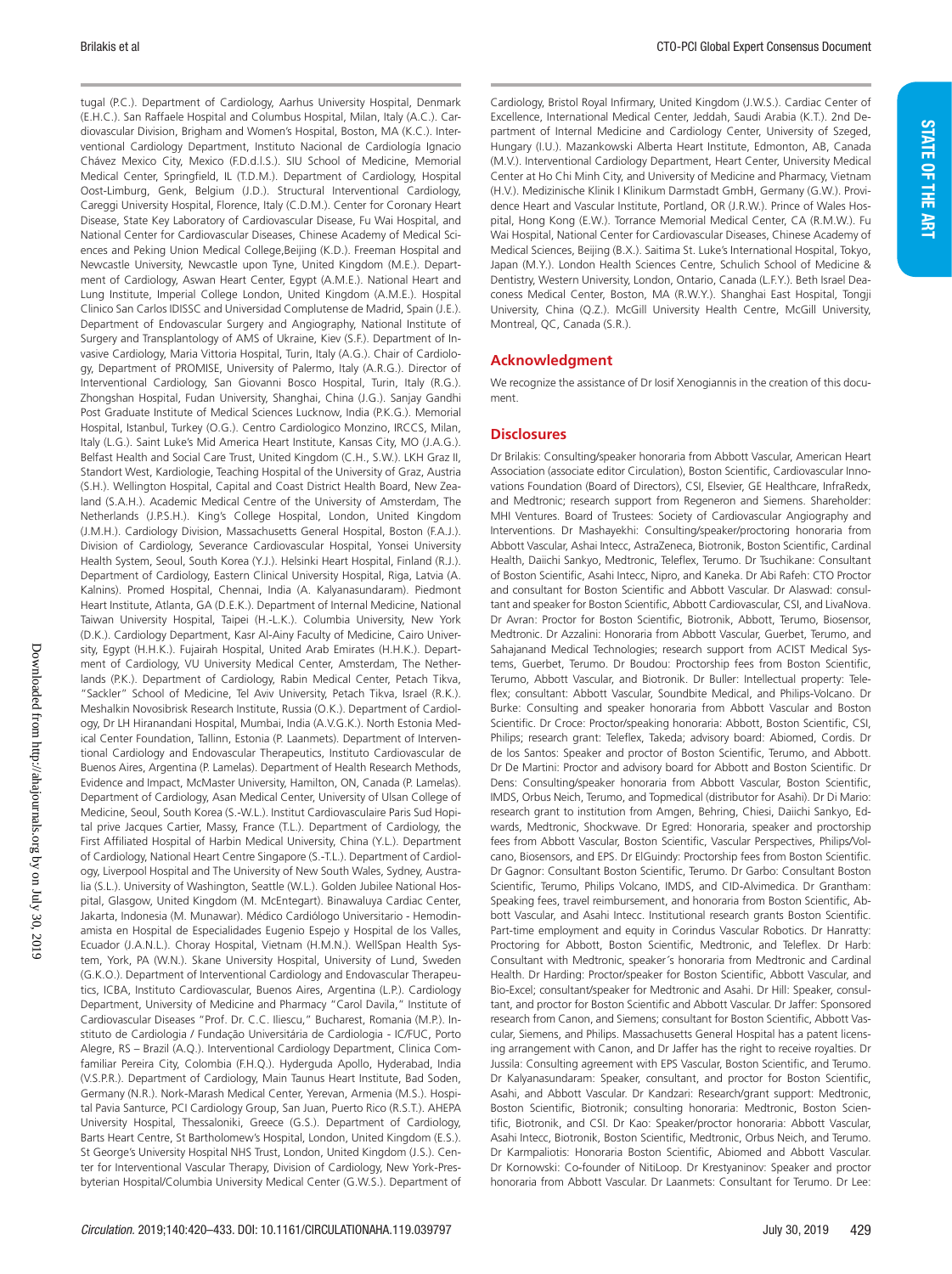Speaker and proctorship honoraria from Abbott Vascular, Boston Scientific, and Medtronic. Dr Lefevre: Proctoring for Terumo. Dr Lim: Travel support from Asahi Intecc, Terumo, Kaneka, Boston Scientific, and Abbott Vascular. Dr Lo: Travel support from Bioexcel and Abbott; speaker honoraria from Abbott, Boston Scientific, and Bioexcel; proctorshop fees from Bioexcel and Boston Scientific. Dr Lombardi: Speaking fees, honoraria, and travel expense reimbursement from Boston Scientific, Asahi-Intecc, Teleflex, Siemens, and Abbott Vascular; equity holder in Corindus Vascular Robotics; spouse employed by Phillips. Dr Nicholson: Advisory boards and consulting: Abbott Vascular, Boston Scientific, Medtronic, and Corindus. Dr Olivecrona: Lecture/proctor honoraria: Biotronik, EPS vascular, Biosensors, and Edwards Lifesciences. Dr Postu: Advisory board: Medtronic; proctor: Boston Scientific; consultant: Terumo. Dr Quadros: Education support from Medtronic, Abbott Vascular, Boston Scientific, and Biotronic, and research grants from Medtronic. Dr Quesada: Proctor for Boston Scientific. Dr Saghatelyan: Consulting/speaker honoraria from Asahi Intecc. Dr Trinidad: Proctor and Speaker for Boston Scientific and Abbott Vascular. Dr Smith: Speaker fees, honoraria, proctorship fees, Boston Scientific, Abbott Vascular, Vascular Perspectives, and Biosensors International. Dr Stone: Reports having served as a consultant to: Matrizyme, Miracor, Neovasc, V-wave, Shockwave, Valfix, TherOx, Reva, Vascular Dynamics, Robocath, HeartFlow, Gore, Ablative Solutions, and Ancora; having received speaker honoraria from Amaranth and Terumo; holding equity in Ancora, Cagent, Qool Therapeutics, Aria, Caliber, MedFocus family of funds, Biostar family of funds, Applied Therapeutics, and SpectraWAVE; serving as a director in SpectraWAVE; and that his employer, Columbia University, receives royalties for sale of the MitraClip from Abbott. Dr Strange: Consulting fees from Abbott and Boston Scientific. Dr Tammam: Proctor for Boston Scientific, Terumo and Asahi. Dr Ungi: CTO Proctor and consultant for Boston Scientific. Dr Vo: Consultant for Abbott Vascular, Canadian Hospital Specialties, and Teleflex. Dr Wollmuth: Proctor/consultant for Abbott Vascular, Boston Scientific, and Asahi Intecc. Dr Wu: Consultant fees and speaker honorarium from Abbott and Boston Scientific, and research grant from Asahi. Dr Wyman: Consultant/ honoraria from Abbott, Abiomed, and Boston Scientific. Dr Yeh: Consulting/ advisory board: Abbott Vascular, Asahi Intecc, Boston Scientific, Medtronic, and Teleflex. Research grants: Abbott Vascular, Abiomed, and Boston Scientific. Dr Rinfret: Research support from SoundBite Medical; consultant, proctor and/or speaker for Abiomed, Boston Scientific, Abbott, and Teleflex. The other authors report no conflicts.

#### **REFERENCES**

- 1. Werner GS, Martin-Yuste V, Hildick-Smith D, Boudou N, Sianos G, Gelev V, Rumoroso JR, Erglis A, Christiansen EH, Escaned J, et al; EU-ROCTO trial investigators. A randomized multicentre trial to compare revascularization with optimal medical therapy for the treatment of chronic total coronary occlusions. *Eur Heart J.* 2018;39:2484–2493. doi: 10.1093/eurheartj/ehy220
- 2. Obedinskiy AA, Kretov EI, Boukhris M, Kurbatov VP, Osiev AG, Ibn Elhadj Z, Obedinskaya NR, Kasbaoui S, Grazhdankin IO, Prokhorikhin AA, et al. The IMPACTOR-CTO Trial. *JACC Cardiovasc Interv.* 2018;11:1309–1311. doi: 10.1016/j.jcin.2018.04.017
- 3. Sapontis J, Salisbury AC, Yeh RW, Cohen DJ, Hirai T, Lombardi W, McCabe JM, Karmpaliotis D, Moses J, Nicholson WJ, et al. Early procedural and health status outcomes after chronic total occlusion angioplasty: a report from the OPEN-CTO Registry (Outcomes, Patient Health Status, and Efficiency in Chronic Total Occlusion Hybrid Procedures). *JACC Cardiovasc Interv.* 2017;10:1523–1534. doi: 10.1016/j.jcin.2017.05.065
- 4. Christakopoulos GE, Christopoulos G, Carlino M, Jeroudi OM, Roesle M, Rangan BV, Abdullah S, Grodin J, Kumbhani DJ, Vo M, et al. Meta-analysis of clinical outcomes of patients who underwent percutaneous coronary interventions for chronic total occlusions. *Am J Cardiol.* 2015;115:1367– 1375. doi: 10.1016/j.amjcard.2015.02.038
- 5. Joyal D, Afilalo J, Rinfret S. Effectiveness of recanalization of chronic total occlusions: a systematic review and meta-analysis. *Am Heart J.* 2010;160:179–187. doi: 10.1016/j.ahj.2010.04.015
- 6. Ybarra LF, Dautov R, Gibrat C, Dandona S, Rinfret S. Midterm anginarelated quality of life benefits after percutaneous coronary intervention of chronic total occlusions. *Can J Cardiol.* 2017;33:1668–1674. doi: 10.1016/j.cjca.2017.08.008
- 7. Lee SW, Lee PH, Ahn JM, Park DW, Yun SC, Han S, Kang H, Kang SJ, Kim YH, Lee CW, et al. Randomized trial evaluating percutaneous coronary intervention for the treatment of chronic total occlusion: the DECISION-CTO Trial. *Circulation*. 139:1674–1683. doi: 10.1161/CIRCULATIONAHA.118.031313.
- 8. Mashayekhi K, Neuser H, Kraus A, Zimmer M, Dalibor J, Akin I, Werner G, Aurel T, Neumann FJ, Behnes M. Successful percutaneous coronary intervention improves cardiopulmonary exercise capacity in patients with chronic total occlusions. *J Am Coll Cardiol.* 2017;69:1095–1096. doi: 10.1016/j.jacc.2016.12.017
- 9. Bruckel JT, Jaffer FA, O'Brien C, Stone L, Pomerantsev E, Yeh RW. Angina severity, depression, and response to percutaneous revascularization in patients with chronic total occlusion of coronary arteries. *J Invasive Cardiol.* 2016;28:44–51.
- 10. Werner GS, Ferrari M, Heinke S, Kuethe F, Surber R, Richartz BM, Figulla HR. Angiographic assessment of collateral connections in comparison with invasively determined collateral function in chronic coronary occlusions. *Circulation.* 2003;107:1972–1977. doi: 10.1161/01.CIR.0000061953.72662.3A
- 11. Sachdeva R, Agrawal M, Flynn SE, Werner GS, Uretsky BF. The myocardium supplied by a chronic total occlusion is a persistently ischemic zone. *Catheter Cardiovasc Interv.* 2014;83:9–16. doi: 10.1002/ccd.25001
- 12. Galassi AR, Boukhris M, Toma A, Elhadj Z, Laroussi L, Gaemperli O, Behnes M, Akin I, Lüscher TF, Neumann FJ, et al. Percutaneous coronary intervention of chronic total occlusions in patients with low left ventricular ejection fraction. *JACC Cardiovasc Interv.* 2017;10:2158–2170. doi: 10.1016/j.jcin.2017.06.058
- 13. Megaly M, Saad M, Tajti P, Burke MN, Chavez I, Gössl M, Lips D, Mooney M, Poulose A, Sorajja P, et al. Meta-analysis of the impact of successful chronic total occlusion percutaneous coronary intervention on left ventricular systolic function and reverse remodeling. *J Interv Cardiol.* 2018;31:562–571. doi: 10.1111/joic.12538
- 14. Henriques JP, Hoebers LP, Råmunddal T, Laanmets P, Eriksen E, Bax M, Ioanes D, Suttorp MJ, Strauss BH, Barbato E, et al; EXPLORE Trial Investigators. Percutaneous intervention for concurrent chronic total occlusions in patients with STEMI: the EXPLORE Trial. *J Am Coll Cardiol.* 2016;68:1622–1632. doi: 10.1016/j.jacc.2016.07.744
- 15. Mashayekhi K, Nührenberg TG, Toma A, Gick M, Ferenc M, Hochholzer W, Comberg T, Rothe J, Valina CM, Löffelhardt N, et al. A randomized trial to assess regional left ventricular function after stent implantation in chronic total occlusion: the REVASC Trial. *JACC Cardiovasc Interv.* 2018;11:1982– 1991. doi: 10.1016/j.jcin.2018.05.041
- 16. Nombela-Franco L, Mitroi CD, Fernández-Lozano I, García-Touchard A, Toquero J, Castro-Urda V, Fernández-Diaz JA, Perez-Pereira E, Beltrán-Correas P, Segovia J, et al. Ventricular arrhythmias among implantable cardioverter-defibrillator recipients for primary prevention: impact of chronic total coronary occlusion (VACTO Primary Study). *Circ Arrhythm Electrophysiol*. 2012;5:147–154. doi: 10.1161/CIRCEP.111.968008
- 17. Nombela-Franco L, Iannaccone M, Anguera I, Amat-Santos IJ, Sanchez-Garcia M, Bautista D, Calvelo MN, Di Marco A, Moretti C, Pozzi R, et al. Impact of chronic total coronary occlusion on recurrence of ventricular arrhythmias in ischemic secondary prevention implantable cardioverter-defibrillator recipients (VACTO Secondary Study): insights from coronary angiogram and electrogram analysis. *JACC Cardiovasc Interv.* 2017;10:879–888. doi: 10.1016/j.jcin.2017.02.008
- 18. Di Marco A, Paglino G, Oloriz T, Maccabelli G, Baratto F, Vergara P, Bisceglia C, Anguera I, Sala S, Sora N, et al. Impact of a chronic total occlusion in an infarct-related artery on the long-term outcome of ventricular tachycardia ablation. *J Cardiovasc Electrophysiol.* 2015;26:532–539. doi: 10.1111/jce.12622
- 19. O'Connor SA, Garot P, Sanguineti F, Hoebers LP, Unterseeh T, Benamer H, Chevalier B, Hovasse T, Morice MC, Lefèvre T, et al. Meta-analysis of the impact on mortality of noninfarct-related artery coronary chronic total occlusion in patients presenting with ST-segment elevation myocardial infarction. *Am J Cardiol.* 2015;116:8–14. doi: 10.1016/j.amjcard.2015.03.031
- 20. George S, Cockburn J, Clayton TC, Ludman P, Cotton J, Spratt J, Redwood S, de Belder M, de Belder A, Hill J, et al; British Cardiovascular Intervention Society; National Institute for Cardiovascular Outcomes Research. Long-term follow-up of elective chronic total coronary occlusion angioplasty: analysis from the U.K. Central Cardiac Audit Database. *J Am Coll Cardiol.* 2014;64:235–243. doi: 10.1016/j.jacc.2014.04.040
- 21. Tomasello SD, Boukhris M, Giubilato S, Marzà F, Garbo R, Contegiacomo G, Marzocchi A, Niccoli G, Gagnor A, Varbella F, et al. Management strategies in patients affected by chronic total occlusions: results from the Italian Registry of Chronic Total Occlusions. *Eur Heart J.* 2015;36:3189–3198. doi: 10.1093/eurheartj/ehv450
- 22. Yang JH, Kim BS, Jang WJ, Ahn J, Park TK, Song YB, Hahn JY, Choi JH, Lee SH, Gwon HC, et al. Optimal medical therapy vs. percutaneous coronary intervention for patients with coronary chronic total oc-

STATE OF THE ART

STATE OF THE ART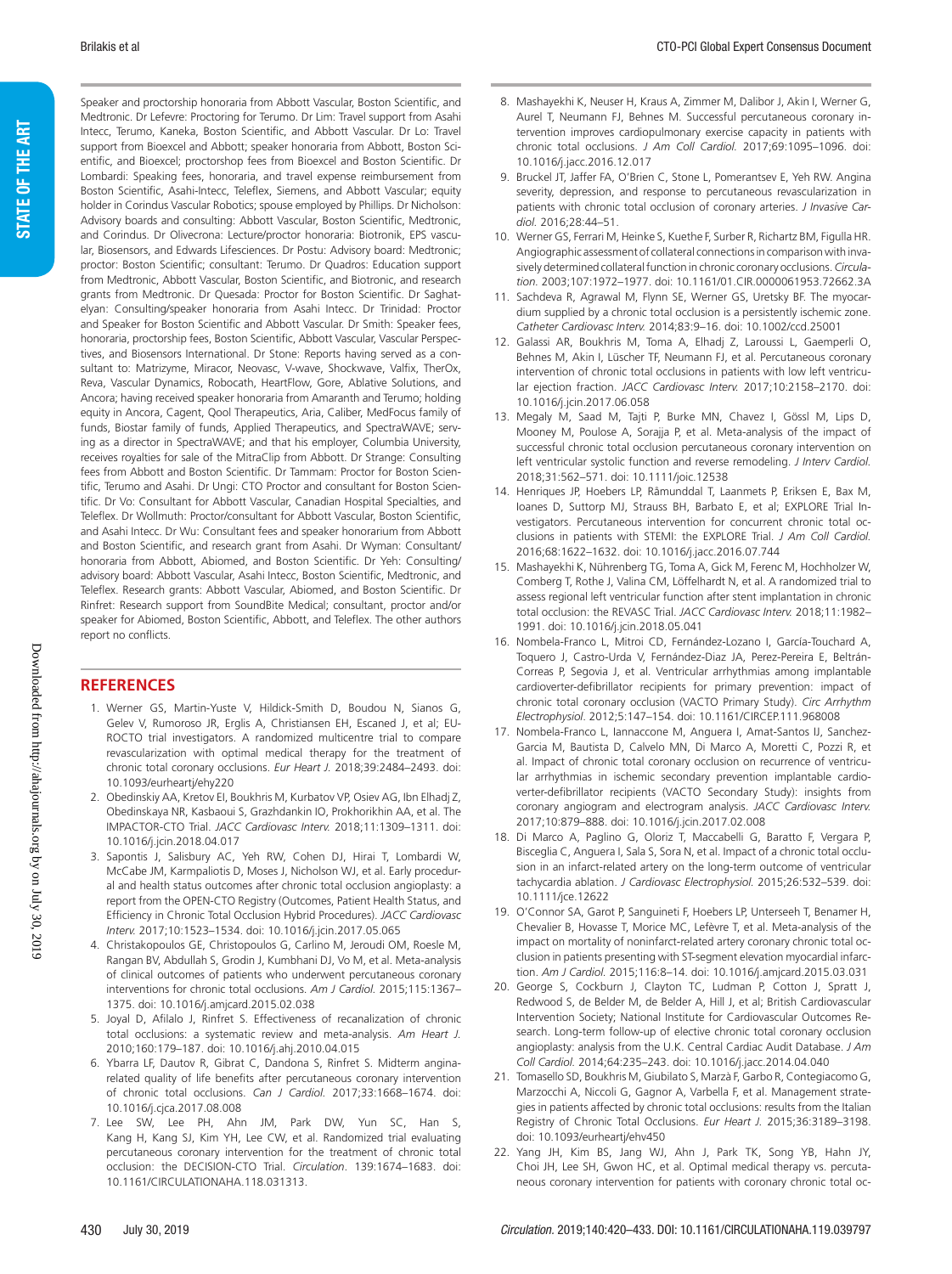STATE OF THE ART

**STATE OF THE ART** 

- 10.1253/circj.CJ-15-0673 23. Jang WJ, Yang JH, Choi SH, Song YB, Hahn JY, Choi JH, Kim WS, Lee YT, Gwon HC. Long-term survival benefit of revascularization compared with medical therapy in patients with coronary chronic total occlusion and welldeveloped collateral circulation. *JACC Cardiovasc Interv.* 2015;8:271–279. doi: 10.1016/j.jcin.2014.10.010
- 24. Garcia S, Sandoval Y, Roukoz H, Adabag S, Canoniero M, Yannopoulos D, Brilakis ES. Outcomes after complete versus incomplete revascularization of patients with multivessel coronary artery disease: a meta-analysis of 89,883 patients enrolled in randomized clinical trials and observational studies. *J Am Coll Cardiol.* 2013;62:1421–1431. doi: 10.1016/j.jacc.2013.05.033
- 25. Goel PK, Khanna R, Pandey CM, Ashfaq F. Long-term outcomes post chronic total occlusion intervention-implications of completeness of revascularization. *J Interv Cardiol.* 2018;31:293–301. doi: 10.1111/joic.12480
- 26. Levine GN, Bates ER, Blankenship JC, Bailey SR, Bittl JA, Cercek B, Chambers CE, Ellis SG, Guyton RA, Hollenberg SM, et al. 2011 ACCF/ AHA/SCAI Guideline for Percutaneous Coronary Intervention: a report of the American College of Cardiology Foundation/American Heart Association Task Force on Practice Guidelines and the Society for Cardiovascular Angiography and Interventions. *Circulation.* 2011;124:e574–e651. doi: 10.1161/CIR.0b013e31823ba622
- 27. Neumann FJ, Sousa-Uva M, Ahlsson A, Alfonso F, Banning AP, Benedetto U, Byrne RA, Collet JP, Falk V, Head SJ, et al; ESC Scientific Document Group. 2018 ESC/EACTS Guidelines on myocardial revascularization. *Eur Heart J.* 2019;40:87–165. doi: 10.1093/eurheartj/ehy394
- 28. Azzalini L, Agostoni P, Benincasa S, Knaapen P, Schumacher SP, Dens J, Maeremans J, Kraaijeveld AO, Timmers L, Behnes M, et al. Retrograde chronic total occlusion percutaneous coronary intervention through ipsilateral collateral channels: a multicenter registry. *JACC Cardiovasc Interv.* 2017;10:1489–1497. doi: 10.1016/j.jcin.2017.06.002
- 29. Brilakis ES, Grantham JA, Rinfret S, Wyman RM, Burke MN, Karmpaliotis D, Lembo N, Pershad A, Kandzari DE, Buller CE, et al. A percutaneous treatment algorithm for crossing coronary chronic total occlusions. *JACC Cardiovasc Interv.* 2012;5:367–379. doi: 10.1016/j.jcin.2012.02.006
- 30. Brilakis ES. *Manual of Coronary Chronic Total Occlusion Interventions. A Step-By-Step Approach*. 2nd ed. London, United Kingdom: Elsevier; 2017.
- 31. Suzuki Y, Tsuchikane E, Katoh O, Muramatsu T, Muto M, Kishi K, Hamazaki Y, Oikawa Y, Kawasaki T, Okamura A. Outcomes of percutaneous coronary interventions for chronic total occlusion performed by highly experienced Japanese specialists: the first report from the Japanese CTO-PCI Expert Registry. *JACC Cardiovasc Interv*. 2017;10:2144–2154.
- 32. Ghoshhajra BB, Takx RAP, Stone LL, Girard EE, Brilakis ES, Lombardi WL, Yeh RW, Jaffer FA. Real-time fusion of coronary CT angiography with x-ray fluoroscopy during chronic total occlusion PCI. *Eur Radiol.* 2017;27:2464– 2473. doi: 10.1007/s00330-016-4599-5
- 33. Karatasakis A, Danek BA, Karmpaliotis D, Alaswad K, Jaffer FA, Yeh RW, Patel MP, Bahadorani JN, Wyman RM, Lombardi WL, et al. Impact of proximal cap ambiguity on outcomes of chronic total occlusion percutaneous coronary intervention: insights from a multicenter US registry. *J Invasive Cardiol.* 2016;28:391–396.
- 34. Fujino A, Otsuji S, Hasegawa K, Arita T, Takiuchi S, Fujii K, Yabuki M, Ibuki M, Nagayama S, Ishibuchi K, et al. Accuracy of J-CTO score derived from computed tomography versus angiography to predict successful percutaneous coronary intervention. *JACC Cardiovasc Imaging.* 2018;11(2 pt 1):209–217. doi: 10.1016/j.jcmg.2017.01.028
- 35. Harding SA, Wu EB, Lo S, Lim ST, Ge L, Chen JY, Quan J, Lee SW, Kao HL, Tsuchikane E. A new algorithm for crossing chronic total occlusions from the Asia Pacific Chronic Total Occlusion Club. *JACC Cardiovasc Interv.* 2017;10:2135–2143. doi: 10.1016/j.jcin.2017.06.071
- 36. Azzalini L, Carlino M, Brilakis ES, Vo M, Rinfret S, Uretsky BF, Karmpaliotis D, Colombo A. Subadventitial techniques for chronic total occlusion percutaneous coronary intervention: the concept of "vessel architecture." *Catheter Cardiovasc Interv.* 2018;91:725–734. doi: 10.1002/ccd.27025
- 37. Galassi AR, Tomasello SD, Crea F, Costanzo L, Campisano MB, Marzá F, Tamburino C. Transient impairment of vasomotion function after successful chronic total occlusion recanalization. *J Am Coll Cardiol.* 2012;59:711– 718. doi: 10.1016/j.jacc.2011.10.894
- 38. McEntegart MB, Badar AA, Ahmad FA, Shaukat A, MacPherson M, Irving J, Strange J, Bagnall AJ, Hanratty CG, Walsh SJ, et al. The collateral circulation of coronary chronic total occlusions. *EuroIntervention.* 2016;11:e1596–e1603. doi: 10.4244/EIJV11I14A310
- 39. Huang CC, Lee CK, Meng SW, Hung CS, Chen YH, Lin MS, Yeh CF, Kao HL. Collateral channel size and tortuosity predict retrograde percutaneous cor-

onary intervention success for chronic total occlusion. *Circ Cardiovasc Interv.* 2018;11:e005124. doi: 10.1161/CIRCINTERVENTIONS.117.005124

- 40. Dautov R, Urena M, Nguyen CM, Gibrat C, Rinfret S. Safety and effectiveness of the surfing technique to cross septal collateral channels during retrograde chronic total occlusion percutaneous coronary intervention. *EuroIntervention.* 2017;12:e1859–e1867. doi: 10.4244/EIJ-D-16-00650
- 41. Tajti P, Karatasakis A, Karmpaliotis D, Alaswad K, Jaffer FA, Yeh RW, Patel M, Mahmud E, Choi JW, Doing AH, et al. Retrograde CTO-PCI of native coronary arteries via left internal mammary artery grafts: insights from a multicenter U.S. registry. *J Invasive Cardiol.* 2018;30:89–96.
- 42. Rathore S, Katoh O, Matsuo H, Terashima M, Tanaka N, Kinoshita Y, Kimura M, Tsuchikane E, Nasu K, Ehara M, et al. Retrograde percutaneous recanalization of chronic total occlusion of the coronary arteries: procedural outcomes and predictors of success in contemporary practice. *Circ Cardiovasc Interv.* 2009;2:124–132. doi: 10.1161/CIRCINTERVENTIONS.108.838862
- 43. Benincasa S, Azzalini L, Carlino M, Bellini B, Giannini F, Zhao X, Colombo A. Outcomes of the retrograde approach through epicardial versus non-epicardial collaterals in chronic total occlusion percutaneous coronary intervention. *Cardiovasc Revasc Med.* 2017;18:393–398. doi: 10.1016/j.carrev.2017.03.013
- 44. Christopoulos G, Wyman RM, Alaswad K, Karmpaliotis D, Lombardi W, Grantham JA, Yeh RW, Jaffer FA, Cipher DJ, Rangan BV, et al. Clinical utility of the Japan-chronic total occlusion score in coronary chronic total occlusion interventions: results from a multicenter registry. *Circ Cardiovasc Interv.* 2015;8:e002171. doi: 10.1161/CIRCINTERVENTIONS.114.002171
- 45. Azzalini L, Ojeda S, Karatasakis A, Maeremans J, Tanabe M, La Manna A, Dautov R, Ybarra LF, Benincasa S, Bellini B, et al. Long-term outcomes of percutaneous coronary intervention for chronic total occlusion in patients who have undergone coronary artery bypass grafting vs those who have not. *Can J Cardiol.* 2018;34:310–318. doi: 10.1016/j.cjca.2017.12.016
- 46. Morino Y, Abe M, Morimoto T, Kimura T, Hayashi Y, Muramatsu T, Ochiai M, Noguchi Y, Kato K, Shibata Y, et al; J-CTO Registry Investigators. Predicting successful guidewire crossing through chronic total occlusion of native coronary lesions within 30 minutes: the J-CTO (Multicenter CTO Registry in Japan) score as a difficulty grading and time assessment tool. *JACC Cardiovasc Interv.* 2011;4:213–221. doi: 10.1016/j.jcin.2010.09.024
- 47. Tanaka H, Morino Y, Abe M, Kimura T, Hayashi Y, Muramatsu T, Ochiai M, Noguchi Y, Kato K, Shibata Y, et al. Impact of J-CTO score on procedural outcome and target lesion revascularisation after percutaneous coronary intervention for chronic total occlusion: a substudy of the J-CTO Registry (Multicentre CTO Registry in Japan). *EuroIntervention.* 2016;11:981–988. doi: 10.4244/EIJV11I9A202
- 48. Christopoulos G, Kandzari DE, Yeh RW, Jaffer FA, Karmpaliotis D, Wyman MR, Alaswad K, Lombardi W, Grantham JA, Moses J, et al. Development and validation of a novel scoring system for predicting technical success of chronic total occlusion percutaneous coronary interventions: the PROGRESS CTO (Prospective Global Registry for the Study of Chronic Total Occlusion Intervention) Score. *JACC Cardiovasc Interv.* 2016;9:1–9. doi: 10.1016/j.jcin.2015.09.022
- 49. Maeremans J, Spratt JC, Knaapen P, Walsh S, Agostoni P, Wilson W, Avran A, Faurie B, Bressollette E, Kayaert P, et al. Towards a contemporary, comprehensive scoring system for determining technical outcomes of hybrid percutaneous chronic total occlusion treatment: the RECHARGE score. *Catheter Cardiovasc Interv.* 2018;91:192–202. doi: 10.1002/ccd.27092
- 50. Alessandrino G, Chevalier B, Lefèvre T, Sanguineti F, Garot P, Unterseeh T, Hovasse T, Morice MC, Louvard Y. A clinical and angiographic scoring system to predict the probability of successful first-attempt percutaneous coronary intervention in patients with total chronic coronary occlusion. *JACC Cardiovasc Interv.* 2015;8:1540–1548. doi: 10.1016/j.jcin.2015.07.009
- 51. Galassi AR, Boukhris M, Azzarelli S, Castaing M, Marzà F, Tomasello SD. Percutaneous coronary revascularization for chronic total occlusions: a novel predictive score of technical failure using advanced technologies. *JACC Cardiovasc Interv.* 2016;9:911–922. doi: 10.1016/j.jcin.2016.01.036
- 52. Ellis SG, Burke MN, Murad MB, Graham JJ, Badawi R, Toma C, Meltser H, Nair R, Buller C, Whitlow PL; CAPS Group. Predictors of successful hybridapproach chronic total coronary artery occlusion stenting: an improved model with novel correlates. *JACC Cardiovasc Interv.* 2017;10:1089– 1098. doi: 10.1016/j.jcin.2017.03.016
- 53. Khanna R, Pandey CM, Bedi S, Ashfaq F, Goel PK. A weighted angiographic scoring model (W-CTO score) to predict success of antegrade wire crossing in chronic total occlusion: analysis from a single centre. *AsiaIntervention*. 2018;4:18–25.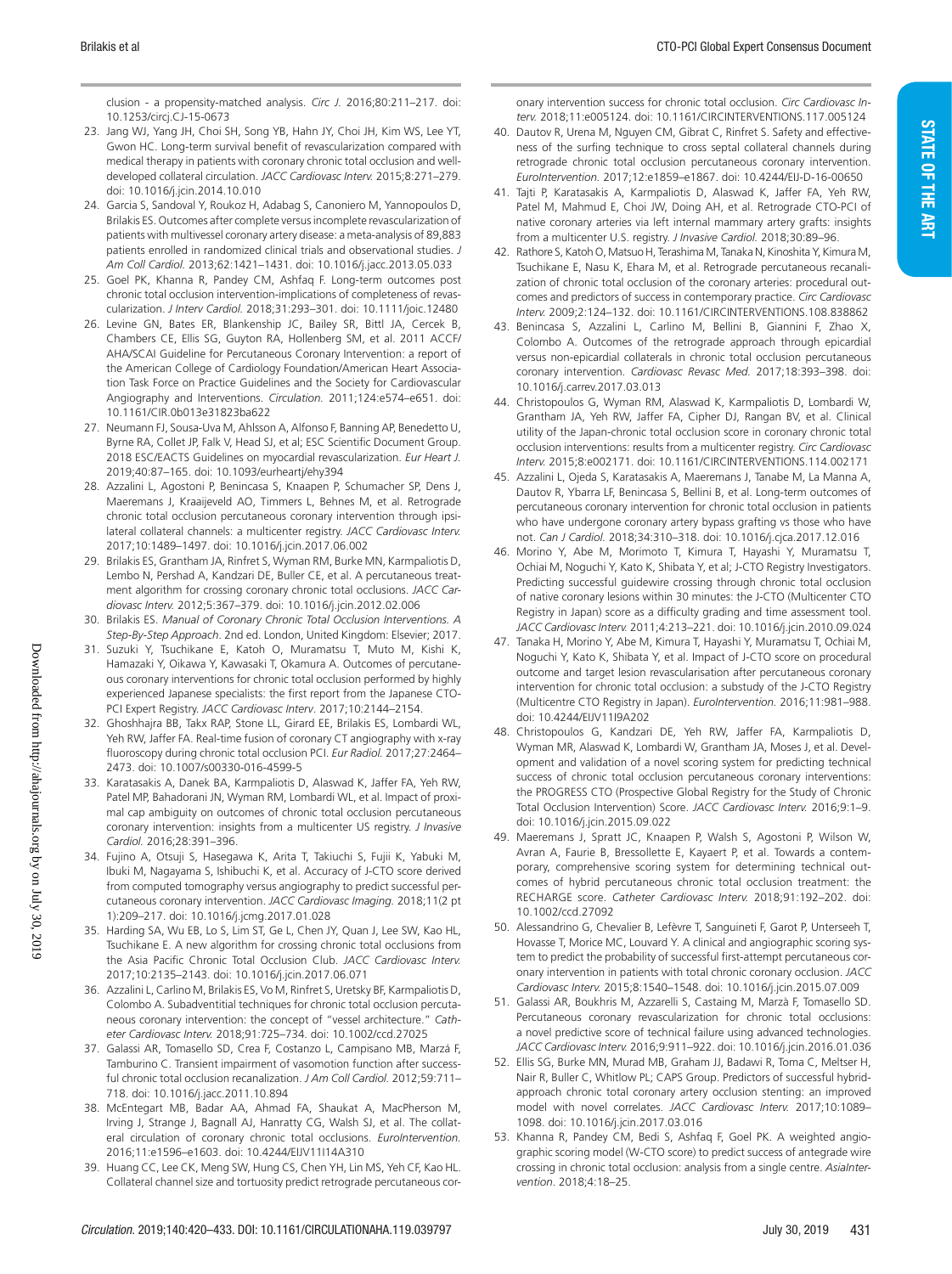- STATE OF THE ART STATE OF THE ART
- 54. Szijgyarto Z, Rampat R, Werner GS, Ho C, Reifart N, Lefevre T, Louvard Y, Avran A, Kambis M, Buettner HJ, et al. Derivation and validation of a chronic total coronary occlusion intervention procedural success score from the 20,000-patient EuroCTO Registry: the EuroCTO (CASTLE) Score. *JACC Cardiovasc Interv.* 2019;12:335–342. doi: 10.1016/j.jcin.2018.11.020
- 55. Opolski MP, Achenbach S, Schuhbäck A, Rolf A, Möllmann H, Nef H, Rixe J, Renker M, Witkowski A, Kepka C, et al. Coronary computed tomographic prediction rule for time-efficient guidewire crossing through chronic total occlusion: insights from the CT-RECTOR multicenter registry (Computed Tomography Registry of Chronic Total Occlusion Revascularization). *JACC Cardiovasc Interv.* 2015;8:257–267. doi: 10.1016/j.jcin.2014.07.031
- 56. Yu CW, Lee HJ, Suh J, Lee NH, Park SM, Park TK, Yang JH, Song YB, Hahn JY, Choi SH, et al. Coronary computed tomography angiography predicts guidewire crossing and success of percutaneous intervention for chronic total occlusion: Korean Multicenter CTO CT Registry Score as a tool for assessing difficulty in chronic total occlusion percutaneous coronary intervention. *Circ Cardiovasc Imaging*. 2017;10;e005800.
- 57. Karatasakis A, Danek BA, Karmpaliotis D, Alaswad K, Jaffer FA, Yeh RW, Patel M, Bahadorani JN, Lombardi WL, Wyman RM, et al. Comparison of various scores for predicting success of chronic total occlusion percutaneous coronary intervention. *Int J Cardiol.* 2016;224:50–56. doi: 10.1016/j.ijcard.2016.08.317
- 58. Danek BA, Karatasakis A, Karmpaliotis D, Alaswad K, Yeh RW, Jaffer FA, Patel MP, Mahmud E, Lombardi WL, Wyman MR, et al. Development and validation of a scoring system for predicting periprocedural complications during percutaneous coronary interventions of chronic total occlusions: the Prospective Global Registry for the Study of Chronic Total Occlusion Intervention (PROGRESS CTO) Complications Score. *J Am Heart Assoc*. 2016;5:e004272.
- 59. Azzalini L, Uretsky B, Brilakis ES, Colombo A, Carlino M. Contrast modulation in chronic total occlusion percutaneous coronary intervention. *Catheter Cardiovasc Interv.* 2019;93:E24–E29. doi: 10.1002/ccd.27869
- 60. Tajti P, Karmpaliotis D, Alaswad K, Jaffer FA, Yeh RW, Patel M, Mahmud E, Choi JW, Burke MN, Doing AH, et al. The hybrid approach to chronic total occlusion percutaneous coronary intervention: update from the PROG-RESS CTO Registry. *JACC Cardiovasc Interv.* 2018;11:1325–1335. doi: 10.1016/j.jcin.2018.02.036
- 61. Maeremans J, Walsh S, Knaapen P, Spratt JC, Avran A, Hanratty CG, Faurie B, Agostoni P, Bressollette E, Kayaert P, et al. The hybrid algorithm for treating chronic total occlusions in Europe: the RECHARGE Registry. *J Am Coll Cardiol.* 2016;68:1958–1970. doi: 10.1016/j.jacc. 2016.08.034
- 62. Wilson WM, Walsh SJ, Yan AT, Hanratty CG, Bagnall AJ, Egred M, Smith E, Oldroyd KG, McEntegart M, Irving J, et al. Hybrid approach improves success of chronic total occlusion angioplasty. *Heart.* 2016;102:1486–1493. doi: 10.1136/heartjnl-2015-308891
- 63. Colombo A, Mikhail GW, Michev I, Iakovou I, Airoldi F, Chieffo A, Rogacka R, Carlino M, Montorfano M, Sangiorgi GM, et al. Treating chronic total occlusions using subintimal tracking and reentry: the STAR technique. *Catheter Cardiovasc Interv*. 2005;64:407–411; discussion 412.
- 64. Valenti R, Vergara R, Migliorini A, Parodi G, Carrabba N, Cerisano G, Dovellini EV, Antoniucci D. Predictors of reocclusion after successful drugeluting stent-supported percutaneous coronary intervention of chronic total occlusion. *J Am Coll Cardiol.* 2013;61:545–550. doi: 10.1016/j. jacc.2012.10.036
- 65. Godino C, Latib A, Economou FI, Al-Lamee R, Ielasi A, Bassanelli G, Figini F, Chieffo A, Montorfano M, Colombo A, et al. Coronary chronic total occlusions: mid-term comparison of clinical outcome following the use of the guided-STAR technique and conventional anterograde approaches. *Catheter Cardiovasc Interv.* 2012;79:20–27. doi: 10.1002/ccd.23058
- 66. Hirai T, Grantham JA, Sapontis J, Cohen DJ, Marso SP, Lombardi W, Karmpaliotis D, Moses J, Nicholson WJ, Pershad A, et al; OPEN CTO Study Group. Impact of subintimal plaque modification procedures on health status after unsuccessful chronic total occlusion angioplasty. *Catheter Cardiovasc Interv.* 2018;91:1035–1042. doi: 10.1002/ccd.27380
- 67. Wilson WM, Bagnall AJ, Spratt JC. In case of procedure failure: facilitating future success. *Interv Cardiol*. 2013;5:521–531.
- 68. Goleski PJ, Nakamura K, Liebeskind E, Salisbury AC, Grantham JA, McCabe JM, Lombardi WL. Revascularization of coronary chronic total occlusions with subintimal tracking and reentry followed by deferred stenting: experience from a high-volume referral center. *Catheter Cardiovasc Interv.* 2019;93:191–198. doi: 10.1002/ccd.27783
- 69. Whitlow PL, Burke MN, Lombardi WL, Wyman RM, Moses JW, Brilakis ES, Heuser RR, Rihal CS, Lansky AJ, Thompson CA; FAST-CTOs Trial Investi-

gators. Use of a novel crossing and re-entry system in coronary chronic total occlusions that have failed standard crossing techniques: results of the FAST-CTOs (Facilitated Antegrade Steering Technique in Chronic Total Occlusions) trial. *JACC Cardiovasc Interv.* 2012;5:393–401. doi: 10.1016/j.jcin.2012.01.014

- 70. Karacsonyi J, Tajti P, Rangan BV, Halligan SC, Allen RH, Nicholson WJ, Harvey JE, Spaedy AJ, Jaffer FA, Grantham JA, et al. Randomized comparison of a crossboss first versus standard wire escalation strategy for crossing coronary chronic total occlusions: the CrossBoss First Trial. *JACC Cardiovasc Interv.* 2018;11:225–233. doi: 10.1016/j.jcin.2017.10.023
- 71. Galassi AR, Boukhris M, Tomasello SD, Marzà F, Azzarelli S, Giubilato S, Khamis H. Long-term clinical and angiographic outcomes of the mini-STAR technique as a bailout strategy for percutaneous coronary intervention of chronic total occlusion. *Can J Cardiol.* 2014;30:1400–1406. doi: 10.1016/j.cjca.2014.07.016
- 72. Karatasakis A, Danek BA, Karacsonyi J, Azzalini L, Carlino M, Rinfret S, Vo M, Rangan BV, Burke MN, Banerjee S, et al. Mid-term outcomes of chronic total occlusion percutaneous coronary intervention with subadventitial vs. intraplaque crossing: a systematic review and meta-analysis. *Int J Cardiol.* 2018;253:29–34. doi: 10.1016/j.ijcard.2017.08.044
- 73. Wilson WM, Walsh SJ, Bagnall A, Yan AT, Hanratty CG, Egred M, Smith E, Oldroyd KG, McEntegart M, Irving J, et al. One-year outcomes after successful chronic total occlusion percutaneous coronary intervention: the impact of dissection re-entry techniques. *Catheter Cardiovasc Interv.* 2017;90:703–712. doi: 10.1002/ccd.26980
- 74. Maeremans J, Dens J, Spratt JC, Bagnall AJ, Stuijfzand W, Nap A, Agostoni P, Wilson W, Hanratty CG, Wilson S, et al; RECHARGE Investigators. Antegrade dissection and reentry as part of the hybrid chronic total occlusion revascularization strategy: a subanalysis of the RECHARGE Registry (Registry of CrossBoss and Hybrid Procedures in France, the Netherlands, Belgium and United Kingdom). *Circ Cardiovasc Interv*. 2017;10:e004791.
- 75. Azzalini L, Dautov R, Brilakis ES, Ojeda S, Benincasa S, Bellini B, Karatasakis A, Chavarría J, Rangan BV, Pan M, et al. Procedural and longer-term outcomes of wire- versus device-based antegrade dissection and re-entry techniques for the percutaneous revascularization of coronary chronic total occlusions. *Int J Cardiol.* 2017;231:78–83. doi: 10.1016/j.ijcard.2016.11.273
- 76. Danek BA, Karatasakis A, Karmpaliotis D, Alaswad K, Yeh RW, Jaffer FA, Patel M, Bahadorani J, Lombardi WL, Wyman MR, et al. Use of antegrade dissection re-entry in coronary chronic total occlusion percutaneous coronary intervention in a contemporary multicenter registry. *Int J Cardiol.* 2016;214:428–437. doi: 10.1016/j.ijcard.2016.03.215
- 77. Joyal D, Thompson CA, Grantham JA, Buller CE, Rinfret S. The retrograde technique for recanalization of chronic total occlusions: a step-by-step approach. *JACC Cardiovasc Interv.* 2012;5:1–11. doi: 10.1016/j.jcin.2011.10.011
- 78. Sakakura K, Nakano M, Otsuka F, Yahagi K, Kutys R, Ladich E, Finn AV, Kolodgie FD, Virmani R. Comparison of pathology of chronic total occlusion with and without coronary artery bypass graft. *Eur Heart J.* 2014;35:1683–1693. doi: 10.1093/eurheartj/eht422
- 79. Wu EB, Tsuchikane E, Lo S, Lim TS, Ge L, Che JY, Qian J, Lee SW, Harding S, Kao HL. Retrograde algorithm for chronic total occlusion from the Asia Pacific Chronic Total Occlusion club. *AsiaIntervention*. 2018;4:98–107.
- 80. Huang Z, Zhang B, Chai W, Ma D, Liao H, Zhong Z, Wang F, Lin J. Usefulness and safety of a novel modification of the retrograde approach for the long tortuous chronic total occlusion of coronary arteries. *Int Heart J.* 2017;58:351–356. doi: 10.1536/ihj.16-337
- 81. Galassi AR, Werner GS, Boukhris M, Azzalini L, Mashayekhi K, Carlino M, Avran A, Konstantinidis NV, Grancini L, Bryniarski L, et al. Percutaneous recanalization of chronic total occlusions: 2019 consensus document from the EuroCTO Club. *EuroIntervention*. 2019;15:198–208.
- 82. Galassi AR, Sianos G, Werner GS, Escaned J, Tomasello SD, Boukhris M, Castaing M, Büttner JH, Bufe A, Kalnins A, et al; Euro CTO Club. Retrograde recanalization of chronic total occlusions in Europe: procedural, inhospital, and long-term outcomes from the Multicenter ERCTO Registry. *J Am Coll Cardiol.* 2015;65:2388–2400. doi: 10.1016/j.jacc.2015.03.566
- 83. Galassi AR, Sumitsuji S, Boukhris M, Brilakis ES, Di Mario C, Garbo R, Spratt JC, Christiansen EH, Gagnor A, Avran A, et al. Utility of intravascular ultrasound in percutaneous revascularization of chronic total occlusions: an overview. *JACC Cardiovasc Interv.* 2016;9:1979–1991. doi: 10.1016/j.jcin.2016.06.057